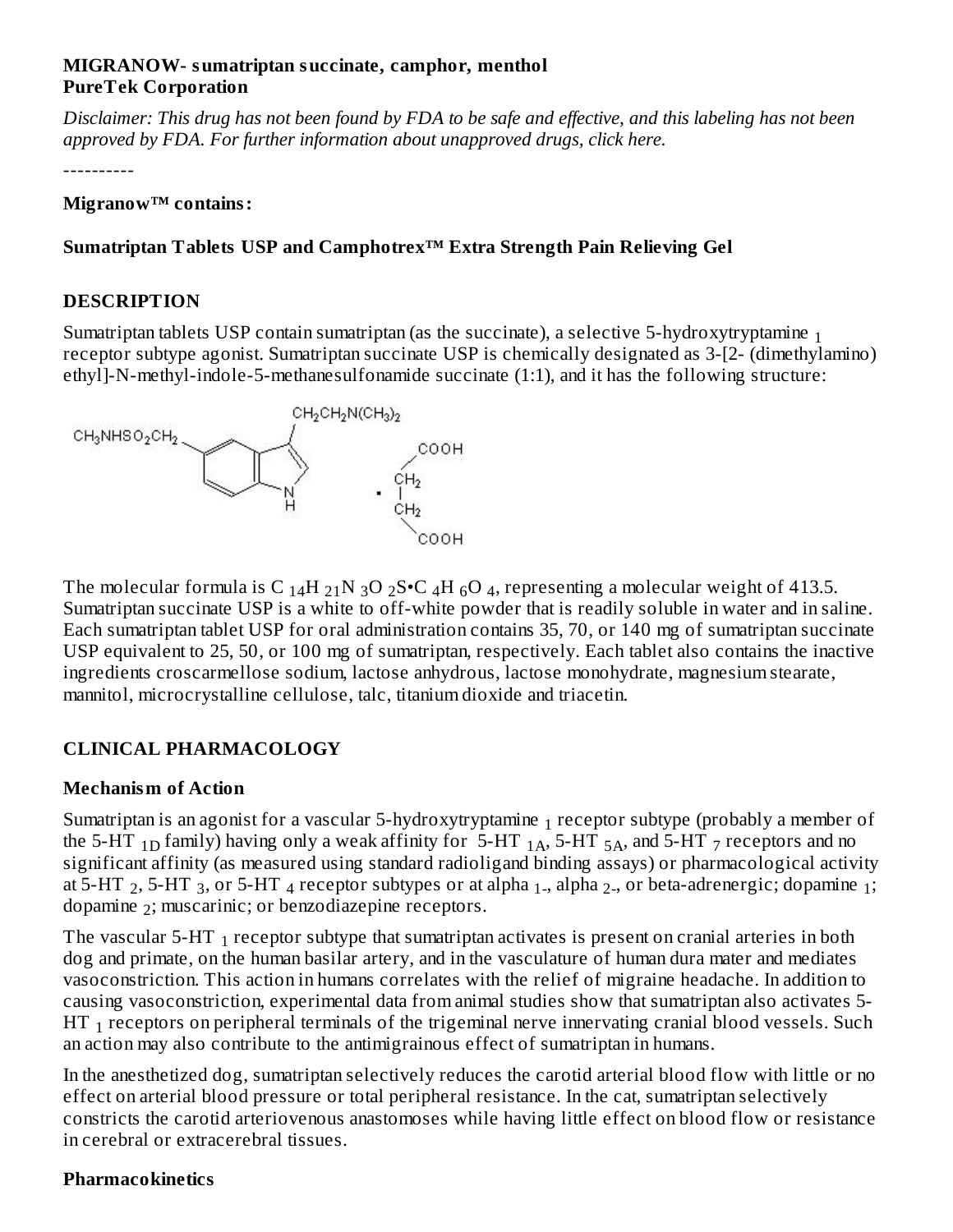The mean maximum concentration following oral dosing with 25 mg is 18 ng/mL (range: 7 to 47 ng/mL) and 51 ng/mL (range: 28 to 100 ng/mL) following oral dosing with 100 mg of sumatriptan. This compares with a C  $_{\rm max}$  of 5 and 16 ng/mL following dosing with a 5 and 20 mg intranasal dose, respectively. The mean C  $_{\rm max}$  following a 6 mg subcutaneous injection is 71 ng/mL (range: 49 to 110  $\,$ ng/mL). The bioavailability is approximately 15%, primarily due to presystemic metabolism and partly due to incomplete absorption. The C  $_{\rm max}$  is similar during a migraine attack and during a migraine-free period, but the t  $_{\rm max}$  is slightly later during the attack, approximately 2.5 hours compared to 2.0 hours. When given as a single dose, sumatriptan displays dose proportionality in its extent of absorption (area under the curve [AUC]) over the dose range of 25 to 200 mg, but the C  $_{\rm max}$  after 100 mg is approximately 25% less than expected (based on the 25 mg dose).

A food effect study involving administration of sumatriptan tablets 100 mg to healthy volunteers under fasting conditions and with a high-fat meal indicated that the C  $_{\rm max}$  and AUC were increased by 15% and 12 %, respectively, when administered in the fed state.

Plasma protein binding is low (14% to 21%). The effect of sumatriptan on the protein binding of other drugs has not been evaluated, but would be expected to be minor, given the low rate of protein binding. The apparent volume of distribution is 2.4 L/kg.

The elimination half-life of sumatriptan is approximately 2.5 hours. Radiolabeled  $^{14}$ C-sumatriptan administered orally is largely renally excreted (about 60%) with about 40% found in the feces. Most of the radiolabeled compound excreted in the urine is the major metabolite, indole acetic acid (IAA), which is inactive, or the IAA glucuronide. Only 3% of the dose can be recovered as unchanged sumatriptan.

In vitro studies with human microsomes suggest that sumatriptan is metabolized by monoamine oxidase (MAO), predominantly the A isoenzyme, and inhibitors of that enzyme may alter sumatriptan pharmacokinetics to increase systemic exposure. No significant effect was seen with an MAO-B inhibitor (see **CONTRAINDICATIONS,WARNINGS**, and **PRECAUTIONS: Drug Interactions**).

### **Special Populations**

# Renal Impairment

Renal Impairment: The effect of renal impairment on the pharmacokinetics of sumatriptan has not been examined, but little clinical effect would be expected as sumatriptan is largely metabolized to an inactive substance.

# Hepatic Impairment

The liver plays an important role in the presystemic clearance of orally administered sumatriptan. Accordingly, the bioavailability of sumatriptan following oral administration may be markedly increased in patients with liver disease. In 1 small study of hepatically impaired patients  $(N = 8)$  matched for sex, age, and weight with healthy subjects, the hepatically impaired patients had an approximately 70% increase in AUC and C  $_{\rm max}$  and a t  $_{\rm max}$  40 minutes earlier compared to the healthy subjects (see **DOSAGE AND ADMINISTRATION**).

### Age

The pharmacokinetics of oral sumatriptan in the elderly (mean age, 72 years; 2 males and 4 females) and in patients with migraine (mean age, 38 years; 25 males and 155 females) were similar to that in healthy male subjects (mean age, 30 years) (see **PRECAUTIONS: Geriatric Us e**).

# Gender

In a study comparing females to males, no pharmacokinetic differences were observed between genders for AUC, C  $_{\rm max}$ , t  $_{\rm max}$ , and half-life.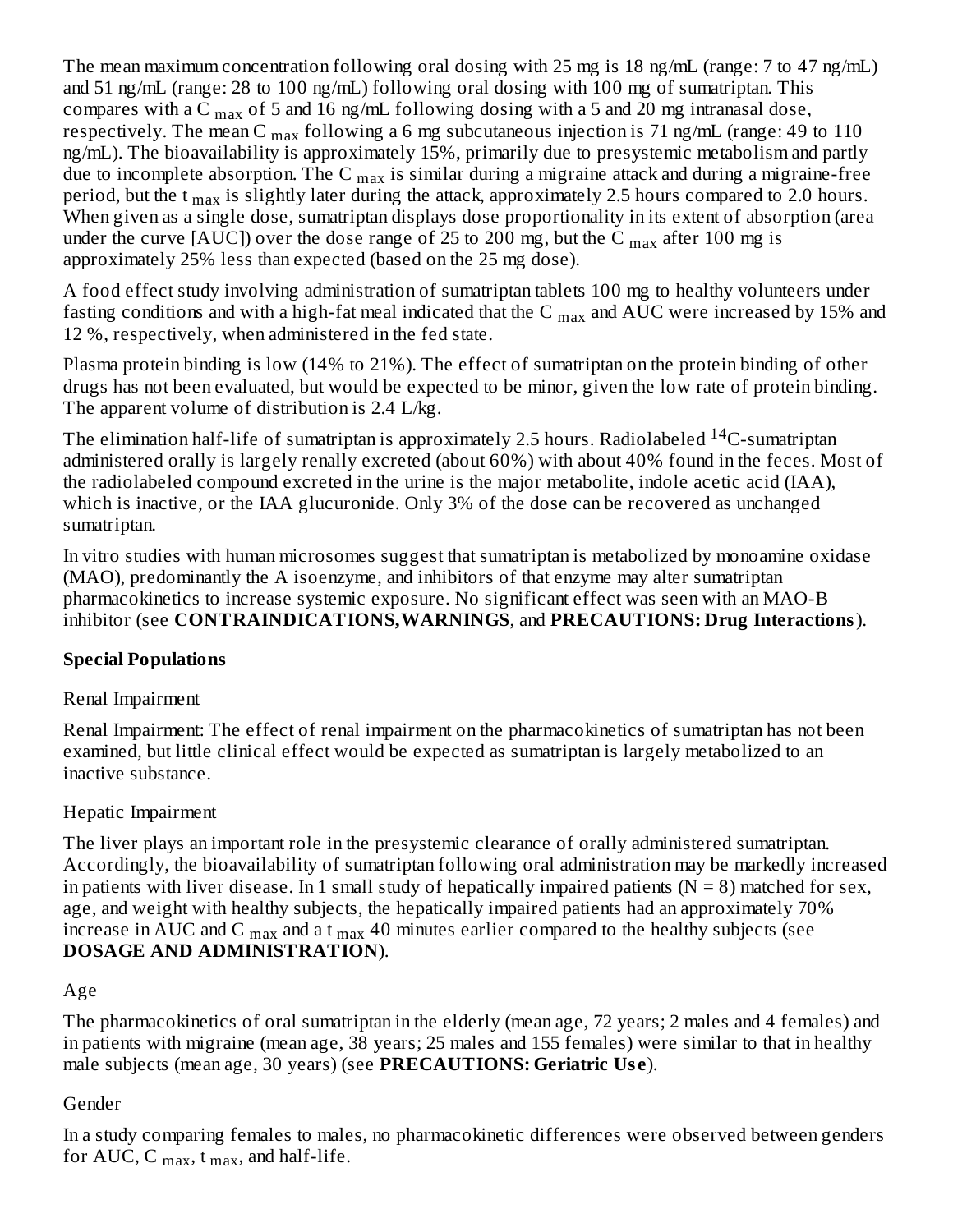### Race

The systemic clearance and C  $_{\rm max}$  of sumatriptan were similar in black (N = 34) and Caucasian (N = 38) healthy male subjects.

### **Drug Interactions**

Monoamine Oxidase Inhibitors (MAO)

Treatment with MAO-A inhibitors generally leads to an increase of sumatriptan plasma levels (see **CONTRAINDICATIONS** and **PRECAUTIONS**).

Due to gut and hepatic metabolic first-pass effects, the increase of systemic exposure after coadministration of an MAO-A inhibitor with oral sumatriptan is greater than after coadministration of the monoamine oxidase inhibitors (MAOI) with subcutaneous sumatriptan. In a study of 14 healthy females, pretreatment with an MAO-A inhibitor decreased the clearance of subcutaneous sumatriptan. Under the conditions of this experiment, the result was a 2-fold increase in the area under the sumatriptan plasma concentration x time curve (AUC), corresponding to a 40% increase in elimination half-life. This interaction was not evident with an MAO-B inhibitor.

A small study evaluating the effect of pretreatment with an MAO-A inhibitor on the bioavailability from a 25 mg oral sumatriptan tablet resulted in an approximately 7-fold increase in systemic exposure.

### Alcohol

Alcohol consumed 30 minutes prior to sumatriptan ingestion had no effect on the pharmacokinetics of sumatriptan.

### **CLINICAL STUDIES**

The efficacy of sumatriptan tablets in the acute treatment of migraine headaches was demonstrated in 3, randomized, double-blind, placebo-controlled studies. Patients enrolled in these 3 studies were predominately female (87%) and Caucasian (97%), with a mean age of 40 years (range, 18 to 65 years). Patients were instructed to treat a moderate to severe headache. Headache response, defined as a reduction in headache severity from moderate or severe pain to mild or no pain, was assessed up to 4 hours after dosing. Associated symptoms such as nausea, photophobia, and phonophobia were also assessed. Maintenance of response was assessed for up to 24 hours postdose. A second dose of sumatriptane tablets or other medication was allowed 4 to 24 hours after the initial treatment for recurrent headache. Acetaminophen was offered to patients in Studies 2 and 3 beginning at 2 hours after initial treatment if the migraine pain had not improved or worsened. Additional medications were allowed 4 to 24 hours after the initial treatment for recurrent headache or as rescue in all 3 studies. The frequency and time to use of these additional treatments were also determined. In all studies, doses of 25, 50, and 100 mg were compared to placebo in the treatment of migraine attacks. In 1 study, doses of 25, 50, and 100 mg were also compared to each other.

In all 3 trials, the percentage of patients achieving headache response 2 and 4 hours after treatment was significantly greater among patients receiving sumatriptan tablets at all doses compared to those who received placebo. In 1 of the 3 studies, there was a statistically significant greater percentage of patients with headache response at 2 and 4 hours in the 50 or 100 mg group when compared to the 25 mg dose groups. There were no statistically significant differences between the 50 and 100 mg dose groups in any study. The results from the 3 controlled clinical trials are summarized in Table 1.

**Comparisons of drug performance bas ed upon results obtained in different clinical trials are never reliable. Becaus e studies are conducted at different times, with different samples of patients, by different investigators, employing different criteria and/or different interpretations of the same criteria, under different conditions (dos e, dosing regimen, etc.), quantitative estimates of treatment respons e and the timing of respons e may be expected to vary considerably from**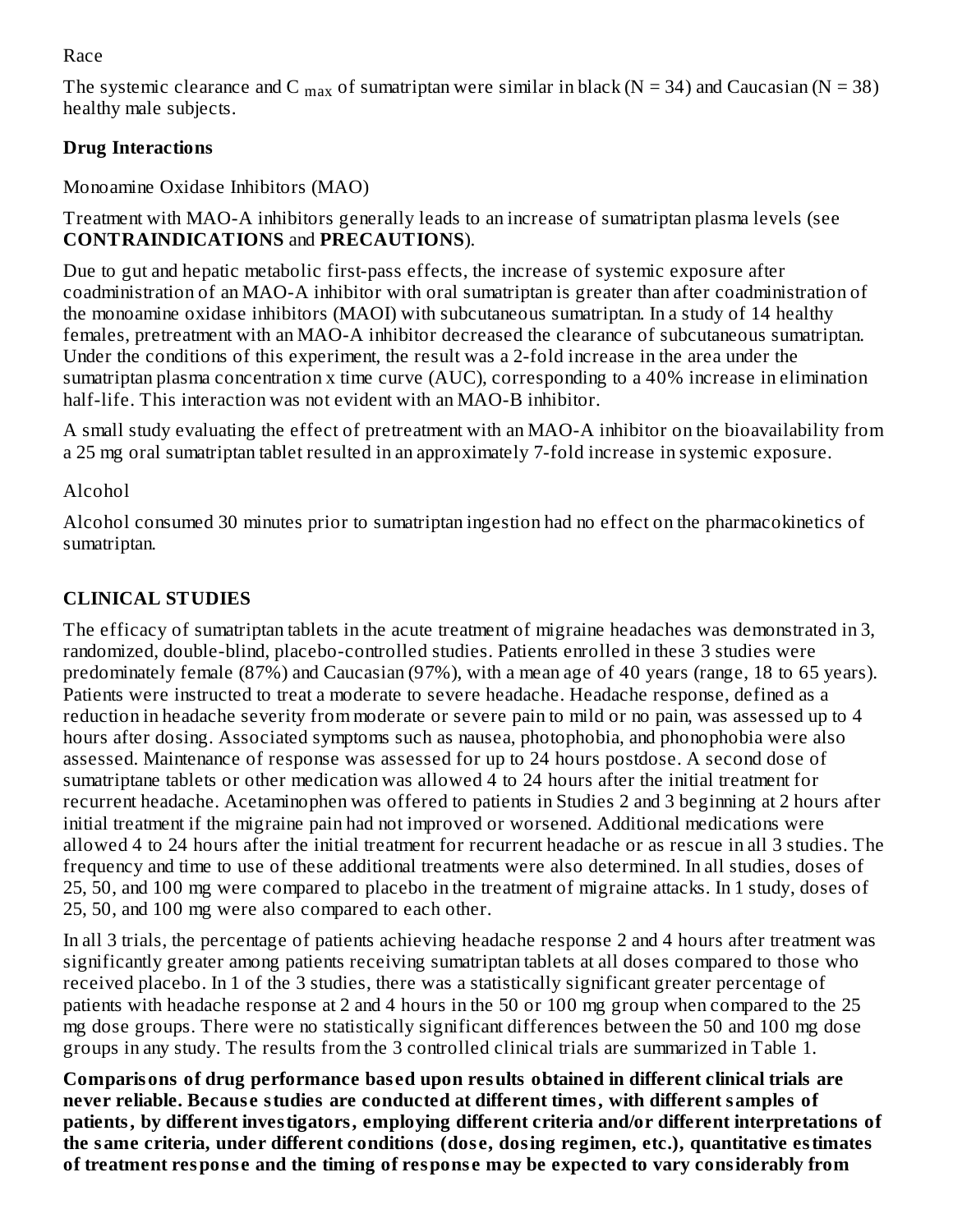#### **study to study.**

|                                 | Placebo Sumatriptan Tablets Sumatriptan Tablets Sumatriptan Tablets |                                   |                                 |  |  |
|---------------------------------|---------------------------------------------------------------------|-----------------------------------|---------------------------------|--|--|
| 2 <sup>hr</sup> 4 <sup>hr</sup> | $25 \text{ mg}$                                                     | $50 \text{ mg}$                   | $100$ mg                        |  |  |
|                                 | 2 <sup>hr</sup> 4 <sup>hr</sup>                                     | 2 <sup>hr</sup> 4 <sup>hr</sup>   | 2 <sup>hr</sup> 4 <sup>hr</sup> |  |  |
| Study 127% 38%                  | 52% a 67% a                                                         | $61\%$ ab $\%$ ab                 | 62% ab 79% ab                   |  |  |
| $(N = 94)$                      | $(N = 298)$                                                         | $(N = 296)$                       | $(N = 296)$                     |  |  |
| Study 226% 38%                  | 52% a 70% a                                                         | 50% a 68% a                       | 56% a 71% a                     |  |  |
| $(N = 65)$                      | $(N = 66)$                                                          | $(N = 62)$                        | $(N = 66)$                      |  |  |
| Study 317% 19%                  | 52% <sup>a</sup> 65% <sup>a</sup>                                   | 54% <sup>a</sup> 72% <sup>a</sup> | 57% a 78% a                     |  |  |
| $(N = 47)$                      | $(N = 48)$                                                          | $(N = 46)$                        | $(N = 46)$                      |  |  |

**Table 1. Percentage of Patients With Headache Respons e (No or Mild Pain) 2 and 4 Hours Following Treatment**

 $a$ <sub>p</sub><0.05 in comparison with placebo.

 $^{\rm b}$ p<0.05 in comparison with 25 mg.

The estimated probability of achieving an initial headache response over the 4 hours following treatment is depicted in Figure 1.



- <sup>a</sup> The figure shows the probability over time of obtaining headache response (no or mild pain) following treatment with sumatriptan. The averages displayed are based on pooled data from the 3 clinical controlled trials providing evidence of efficacy. Kaplan-Meier plot with patients not achieving response and/or taking rescue within 24 0 minutes censored to 24 0 minutes.
- For patients with migraine-associated nausea, photophobia, and/or phonophobia at baseline, there was a lower incidence of these symptoms at 2 hours (Study 1) and at 4 hours (Studies 1, 2, and 3) following administration of sumatriptan tablets compared to placebo.
- As early as 2 hours in Studies 2 and 3 or 4 hours in Study 1, through 24 hours following the initial dose of study treatment, patients were allowed to use additional treatment for pain relief in the form of a second dose of study treatment or other medication. The estimated probability of patients taking a second dose or other medication for migraine over the 24 hours following the initial dose of study treatment is summarized in Figure 2.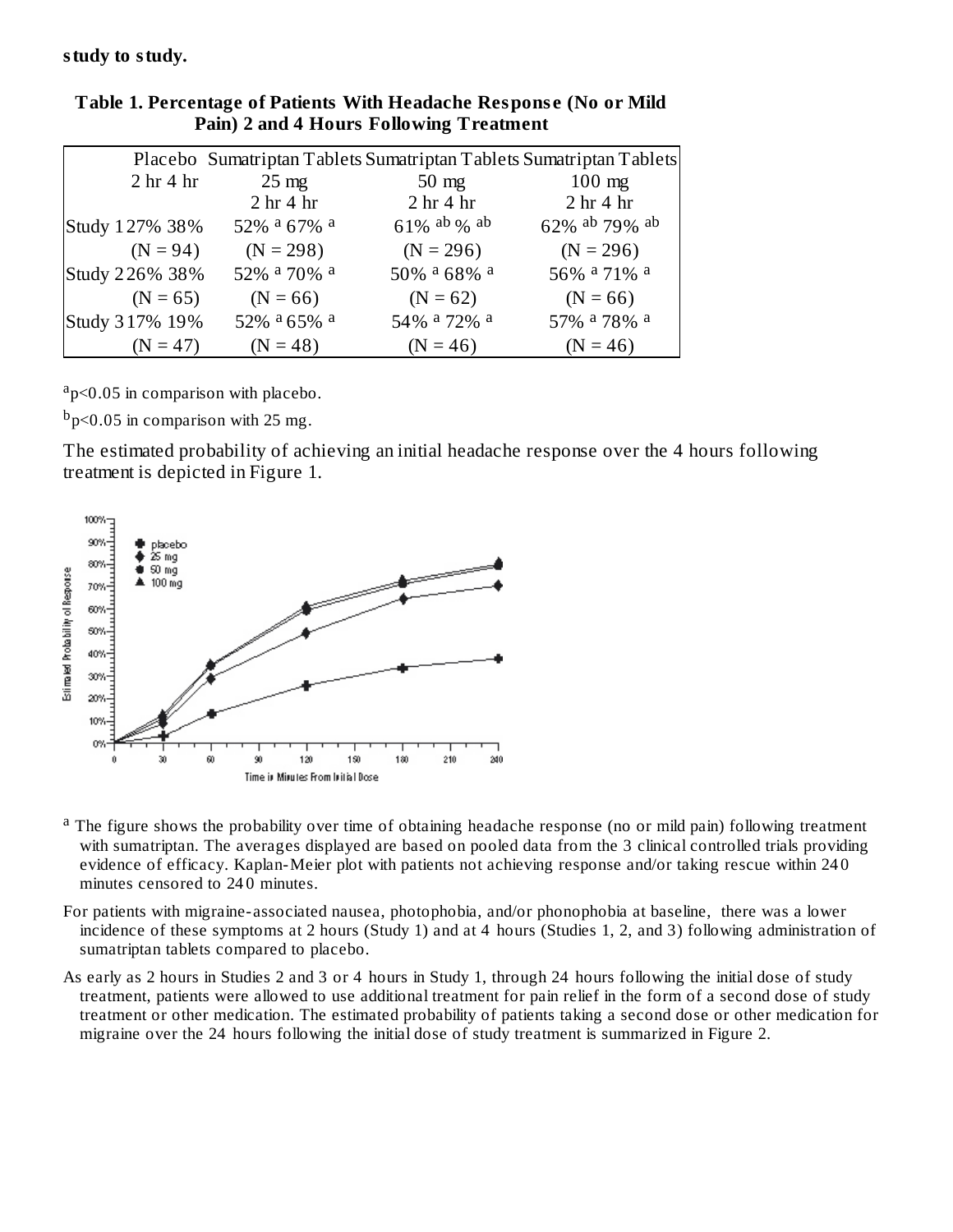

- <sup>a</sup>Kaplan-Meier plot based on data obtained in the 3 clinical controlled trials providing evidence of efficacy with patients not using additional treatments censored to 24 hours. Plot also includes patients who had no response to the initial dose. No remedication was allowed within 2 hours postdose.
- There is evidence that doses above 50 mg do not provide a greater effect than 50 mg. There was no evidence to suggest that treatment with sumatriptan was associated with an increase in the severity of recurrent headaches. The efficacy of sumatriptan tablets was unaffected by presence of aura; duration of headache prior to treatment; gender, age, or weight of the patient; relationship to menses; or concomitant use of common migraine prophylactic drugs (e.g., beta-blockers, calcium channel blockers, tricyclic antidepressants). There were insufficient data to assess the impact of race on efficacy.

#### **INDICATIONS AND USAGE**

Sumatriptan tablets are indicated for the acute treatment of migraine attacks with or without aura in adults.

Sumatriptan tablets are not intended for the prophylactic therapy of migraine or for use in the management of hemiplegic or basilar migraine (see **CONTRAINDICATIONS**). Safety and effectiveness of sumatriptan tablets have not been established for cluster headache, which is present in an older, predominantly male population.

#### **CONTRAINDICATIONS**

**Sumatriptan tablets should not be given to patients with history, symptoms, or signs of is chemic cardiac, cerebrovas cular, or peripheral vas cular syndromes. In addition, patients with other significant underlying cardiovas cular dis eas es should not receive sumatriptane tablets. Is chemic cardiac syndromes include, but are not limited to, angina pectoris of any type (e.g., stable angina of effort, vasospastic forms of angina such as the Prinzmetal variant), all forms of myocardial infarction, and silent myocardial is chemia.**

**Cerebrovas cular syndromes include, but are not limited to, strokes of any type as well as** transient ischemic attacks. Peripheral vascular disease includes, but is not limited to, ischemic **bowel dis eas e (s ee WARNINGS).**

**Becaus e sumatriptan tablets may increas e blood pressure, they should not be given to patients with uncontrolled hypertension.**

**Concurrent administration of MAO-A inhibitors or us e within 2 weeks of dis continuation of MAO-A inhibitor therapy is contraindicated (s ee CLINICAL PHARMACOLOGY: Drug Interactions and PRECAUTIONS: Drug Interactions).**

**Sumatriptan tablets should not be administered to patients with hemiplegic or basilar migraine.**

**Sumatriptan tablets and any ergotamine-containing or ergot-type medication (like**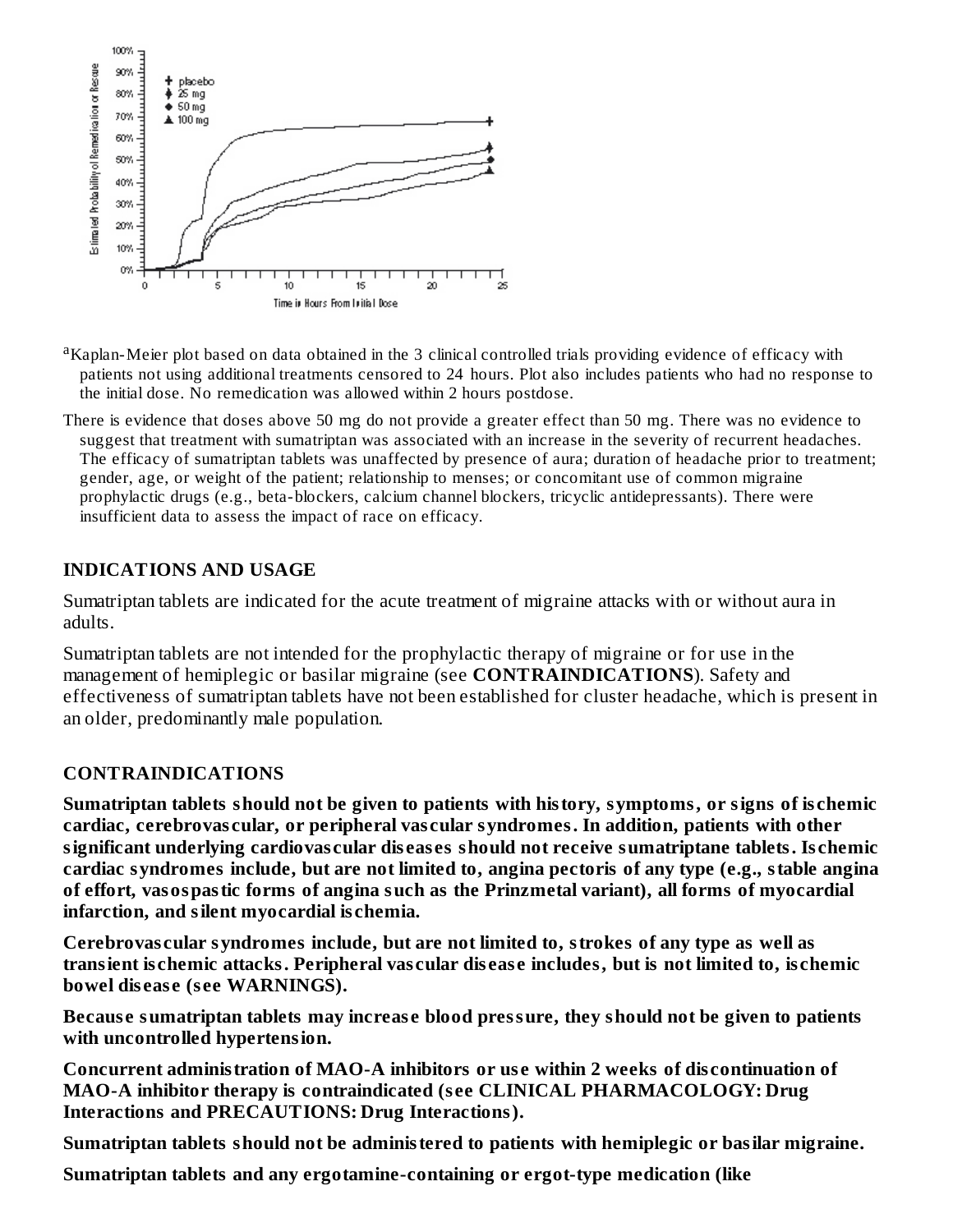**dihydroergotamine or methys ergide) should not be us ed within 24 hours of each other, nor should sumatriptan and another 5-HT agonist. 1**

**Sumatriptan tablets are contraindicated in patients with hypers ensitivity to sumatriptan or any of their components.**

**Sumatriptan tablets are contraindicated in patients with s evere hepatic impairment.**

### **WARNINGS**

**Sumatriptan tablets should only be us ed where a clear diagnosis of migraine headache has been established.**

**Risk of Myocardial Is chemia and/or Infarction and Other Advers e Cardiac Events**

**Sumatriptan should not be given to patients with documented is chemic or vasospastic coronary artery dis eas e (CAD) (s ee CONTRAINDICATIONS). It is strongly recommended that sumatriptan not be given to patients in whom unrecognized CAD is predicted by the pres ence of risk factors (e.g., hypertension, hypercholesterolemia, smoker, obesity, diabetes, strong family history of CAD, female with surgical or physiological menopaus e, or male over 40 years of age) unless a cardiovas cular evaluation provides satisfactory clinical evidence that the patient is reasonably free of coronary artery and is chemic myocardial dis eas e or other significant underlying cardiovas cular dis eas e. The s ensitivity of cardiac diagnostic procedures to detect cardiovas cular dis eas e or predisposition to coronary artery vasospasm is modest, at best. If, during the cardiovas cular evaluation, the patient's medical history or electrocardiographic investigations reveal findings indicative of, or consistent with, coronary artery vasospasm or myocardial is chemia, sumatriptan should not be administered (s ee CONTRAINDICATIONS).**

**For patients with risk factors predictive of CAD, who are determined to have a satisfactory cardiovas cular evaluation, it is strongly recommended that administration of the first dos e of sumatriptan tablets take place in the s etting of a physician's office or similar medically staffed and equipped facility unless the patient has previously received sumatriptan. Becaus e cardiac is chemia can occur in the abs ence of clinical symptoms, consideration should be given to obtaining on the first occasion of us e an electrocardiogram (ECG) during the interval immediately following sumatriptan tablets, in thes e patients with risk factors.**

**It is recommended that patients who are intermittent long-term us ers of sumatriptan and who have or acquire risk factors predictive of CAD, as des cribed above, undergo periodic interval cardiovas cular evaluation as they continue to us e sumatriptan.**

**The systematic approach des cribed above is intended to reduce the likelihood that patients with unrecognized cardiovas cular dis eas e will be inadvertently expos ed to sumatriptan.**

### **Drug-Associated Cardiac Events and Fatalities**

Serious adverse cardiac events, including acute myocardial infarction, life-threatening disturbances of cardiac rhythm, and death have been reported within a few hours following the administration of sumatriptan succinate injection or sumatriptan tablets. Considering the extent of use of sumatriptan in patients with migraine, the incidence of these events is extremely low.

The fact that sumatriptan can cause coronary vasospasm, that some of these events have occurred in patients with no prior cardiac disease history and with documented absence of CAD, and the close proximity of the events to sumatriptan use support the conclusion that some of these cases were caused by the drug. In many cases, however, where there has been known underlying coronary artery disease, the relationship is uncertain.

Premarketing Experience With Sumatriptan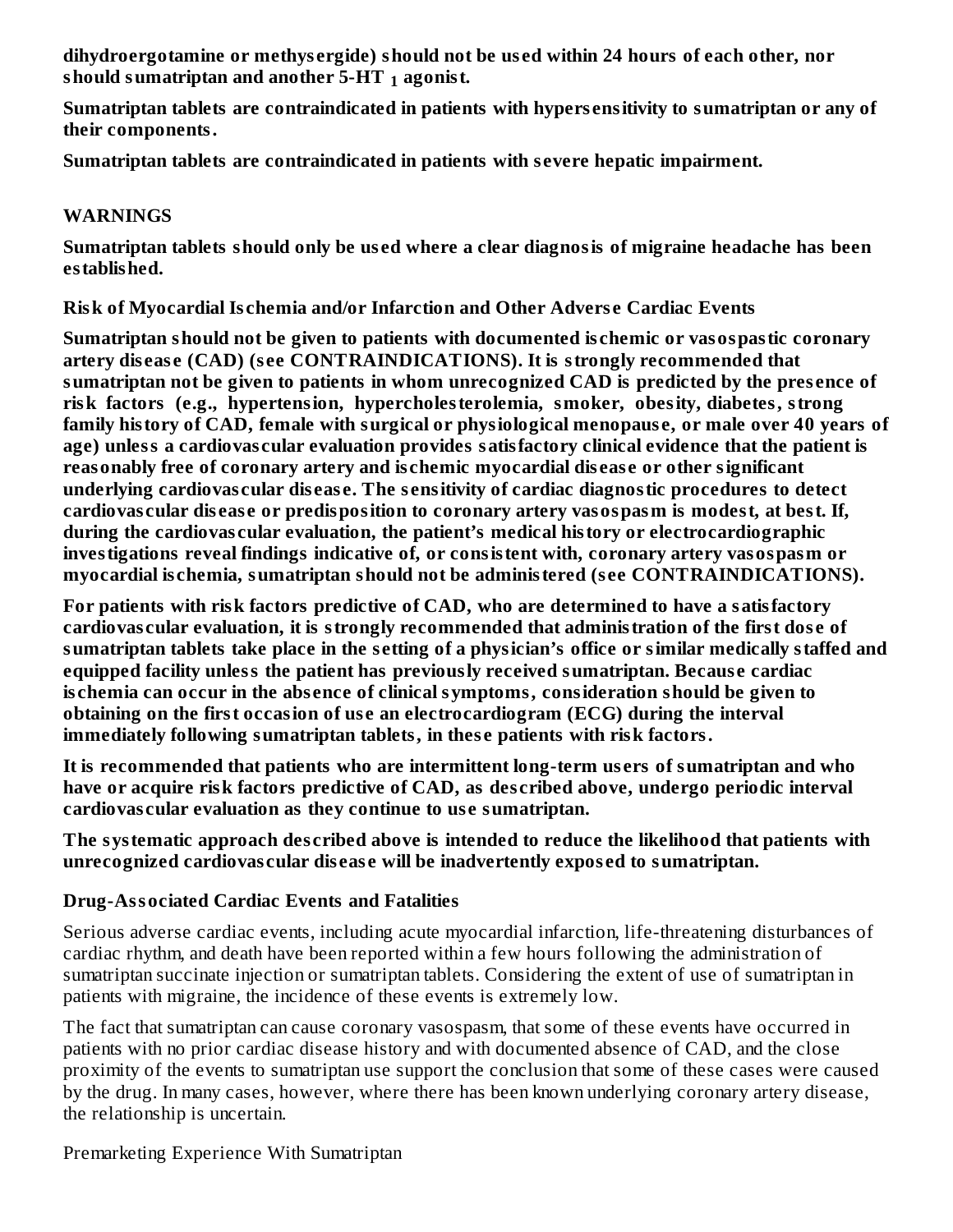Of 6,348 patients with migraine who participated in premarketing controlled and uncontrolled clinical trials of oral sumatriptan, 2 experienced clinical adverse events shortly after receiving oral sumatriptan that may have reflected coronary vasospasm. Neither of these adverse events was associated with a serious clinical outcome.

Among the more than 1,900 patients with migraine who participated in premarketing controlled clinical trials of subcutaneous sumatriptan, there were 8 patients who sustained clinical events during or shortly after receiving sumatriptan that may have reflected coronary artery vasospasm. Six of these 8 patients had ECG changes consistent with transient ischemia, but without accompanying clinical symptoms or signs. Of these 8 patients, 4 had either findings suggestive of CAD or risk factors predictive of CAD prior to study enrollment.

Among approximately 4,000 patients with migraine who participated in premarketing controlled and uncontrolled clinical trials of sumatriptan nasal spray, 1 patient experienced an asymptomatic subendocardial infarction possibly subsequent to a coronary vasospastic event.

#### Postmarketing Experience With Sumatriptan

Serious cardiovascular events, some resulting in death, have been reported in association with the use of sumatriptan succinate injection or sumatriptan tablets. The uncontrolled nature of postmarketing surveillance, however, makes it impossible to determine definitively the proportion of the reported cases that were actually caused by sumatriptan or to reliably assess causation in individual cases. On clinical grounds, the longer the latency between the administration of sumatriptan and the onset of the clinical event, the less likely the association is to be causative. Accordingly, interest has focused on events beginning within 1 hour of the administration of sumatriptan.

Cardiac events that have been observed to have onset within 1 hour of sumatriptan administration include: coronary artery vasospasm, transient ischemia, myocardial infarction, ventricular tachycardia and ventricular fibrillation, cardiac arrest, and death.

Some of these events occurred in patients who had no findings of CAD and appear to represent consequences of coronary artery vasospasm. However, among domestic reports of serious cardiac events within 1 hour of sumatriptan administration, almost all of the patients had risk factors predictive of CAD and the presence of significant underlying

### **Drug-Associated Cerebrovas cular Events and Fatalities**

Cerebral hemorrhage, subarachnoid hemorrhage, stroke, and other cerebrovascular events have been reported in patients treated with oral or subcutaneous sumatriptan, and some have resulted in fatalities. The relationship of sumatriptan to these events is uncertain. In a number of cases, it appears possible that the cerebrovascular events were primary, sumatriptan having been administered in the incorrect belief that the symptoms experienced were a consequence of migraine when they were not. As with other acute migraine therapies, before treating headaches in patients not previously diagnosed as migraineurs, and in migraineurs who present with atypical symptoms, care should be taken to exclude other potentially serious neurological conditions. It should also be noted that patients with migraine may be at increased risk of certain cerebrovascular events (e.g., cerebrovascular accident, transient ischemic attack).

### **Other Vasospasm-Related Events**

Sumatriptan may cause vasospastic reactions other than coronary artery vasospasm. Both peripheral vascular ischemia and colonic ischemia with abdominal pain and bloody diarrhea have been reported. Very rare reports of transient and permanent blindness and significant partial vision loss have been reported with the use of sumatriptan. Visual disorders may also be part of a migraine attack.

### **Serotonin Syndrome**

Serotonin syndrome may occur with triptans, including Sumatriptan, particularly during combined use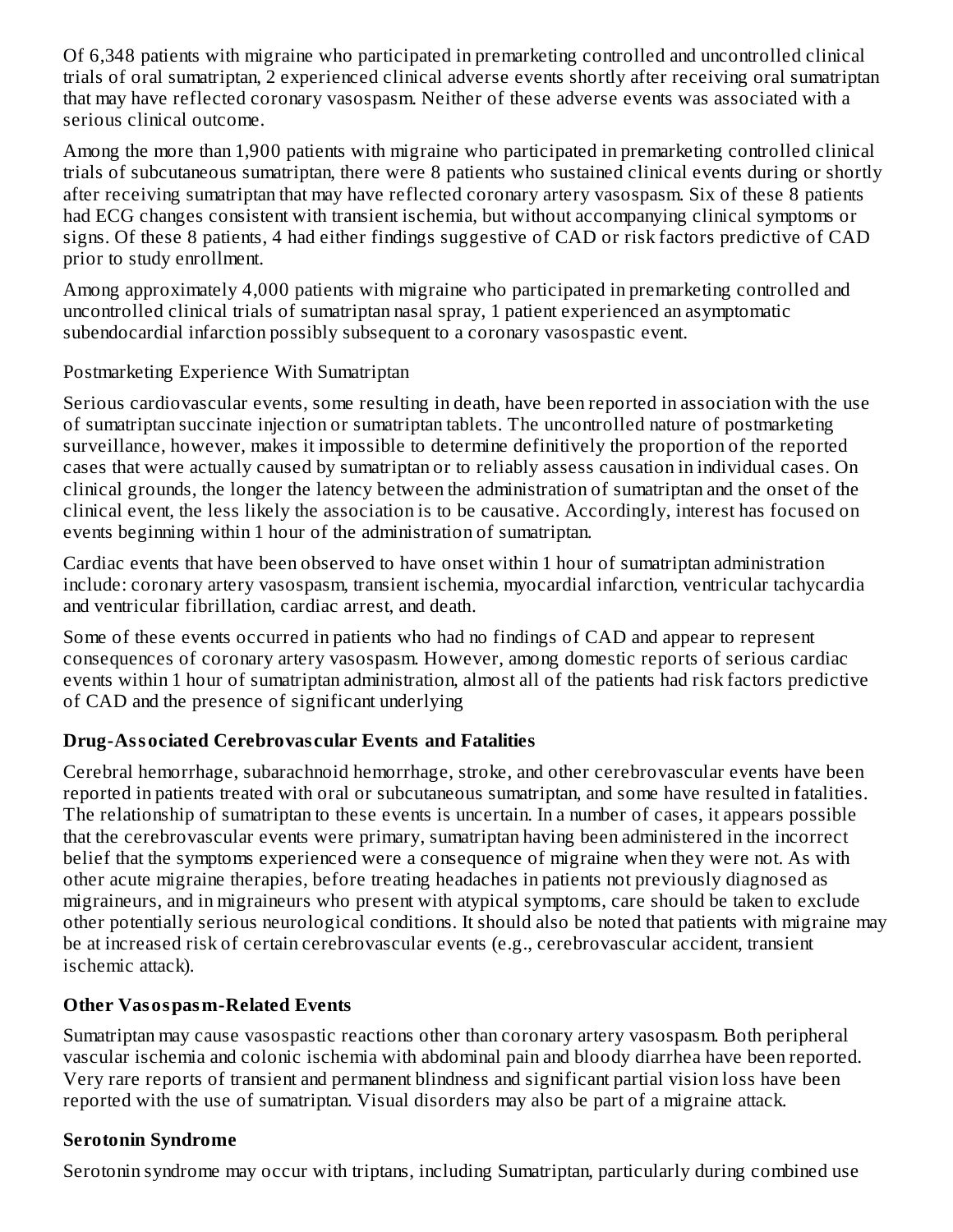with selective serotonin reuptake inhibitors (SSRIs) or serotonin norepinephrine reuptake inhibitors (SNRIs).Serotonin synd rome symptoms may include mental status changes (e.g., agitation, hallucinations, coma), autonomic instability (e.g ., tachycardia, labile blood pressure, hyperthermia), neuromuscular aberrations (e.g., hyperr eflexia, incoordination), and/or gastrointestinal symptoms (e.g., nausea, vomiting, diarrhea). The on set of symptoms can occur within minutes to hours of receiving a new or a greater dose of a serotonergic medication. Treatment with Sumatriptan treatment should be discontinued if serotonin syndrome is suspected.

### **Increas e in Blood Pressure**

Significant elevation in blood pressure, including hypertensive crisis, has been reported on rare occasions in patients with and without a history of hypertension. Sumatriptan is contraindicated in patients with uncontrolled hypertension (see **CONTRAINDICATIONS)**. Sumatriptan should be administered with caution to patients with controlled hypertension as transient increases in blood pressure and peripheral vascular resistance have been observed in a small proportion of patients.

### **Concomitant Drug Us e**

In patients taking MAO-A inhibitors, sumatriptan plasma levels attained after treatment with recommended doses are 7-fold higher following oral administration than those obtained under other conditions. Accordingly, the coadministration of sumatriptan tablets and an MAO-A inhibitor is contraindicated (see **CLINICAL PHARMACOLOGY** and **CONTRAINDICATIONS**).

### **Hypers ensitivity**

Hypersensitivity (anaphylaxis/anaphylactoid) reactions have occurred on rare occasions in patients receiving sumatriptan. Such reactions can be life threatening or fatal. In general, hypersensitivity reactions to drugs are more likely to occur in individuals with a history of sensitivity to multiple allergens (see **CONTRAINDICATIONS**).

### **PRECAUTIONS**

### **General**

Chest discomfort and jaw or neck tightness have been reported following use of sumatriptan tablets and have also been reported infrequently following administration of sumatriptan succinate Nasal Spray. Chest, jaw, or neck tightness is relatively common after administration of sumatriptan succinate injection. Only rarely have these symptoms been associated with ischemic ECG changes. However, because sumatriptan may cause coronary artery vasospasm, patients who experience signs or symptoms suggestive of angina following sumatriptan should be evaluated for the presence of CAD or a predisposition to Prinzmetal variant angina before receiving additional doses of sumatriptan, and should be monitored electrocardiographically if dosing is resumed and similar symptoms recur. Similarly, patients who experience other symptoms or signs suggestive of decreased arterial flow, such as ischemic bowel syndrome or Raynaud syndrome following sumatriptan should be evaluated for atherosclerosis or predisposition to vasospasm (see **WARNINGS**).

Sumatriptan should also be administered with caution to patients with diseases that may alter the absorption, metabolism, or excretion of drugs, such as impaired hepatic or renal function.

There have been rare reports of seizure following administration of sumatriptan. Sumatriptan should be used with caution in patients with a history of epilepsy or conditions associated with a lowered seizure threshold.

Care should be taken to exclude other potentially serious neurologic conditions before treating headache in patients not previously diagnosed with migraine headache or who experience a headache that is atypical for them. There have been rare reports where patients received sumatriptan for severe headaches that were subsequently shown to have been secondary to an evolving neurologic lesion (see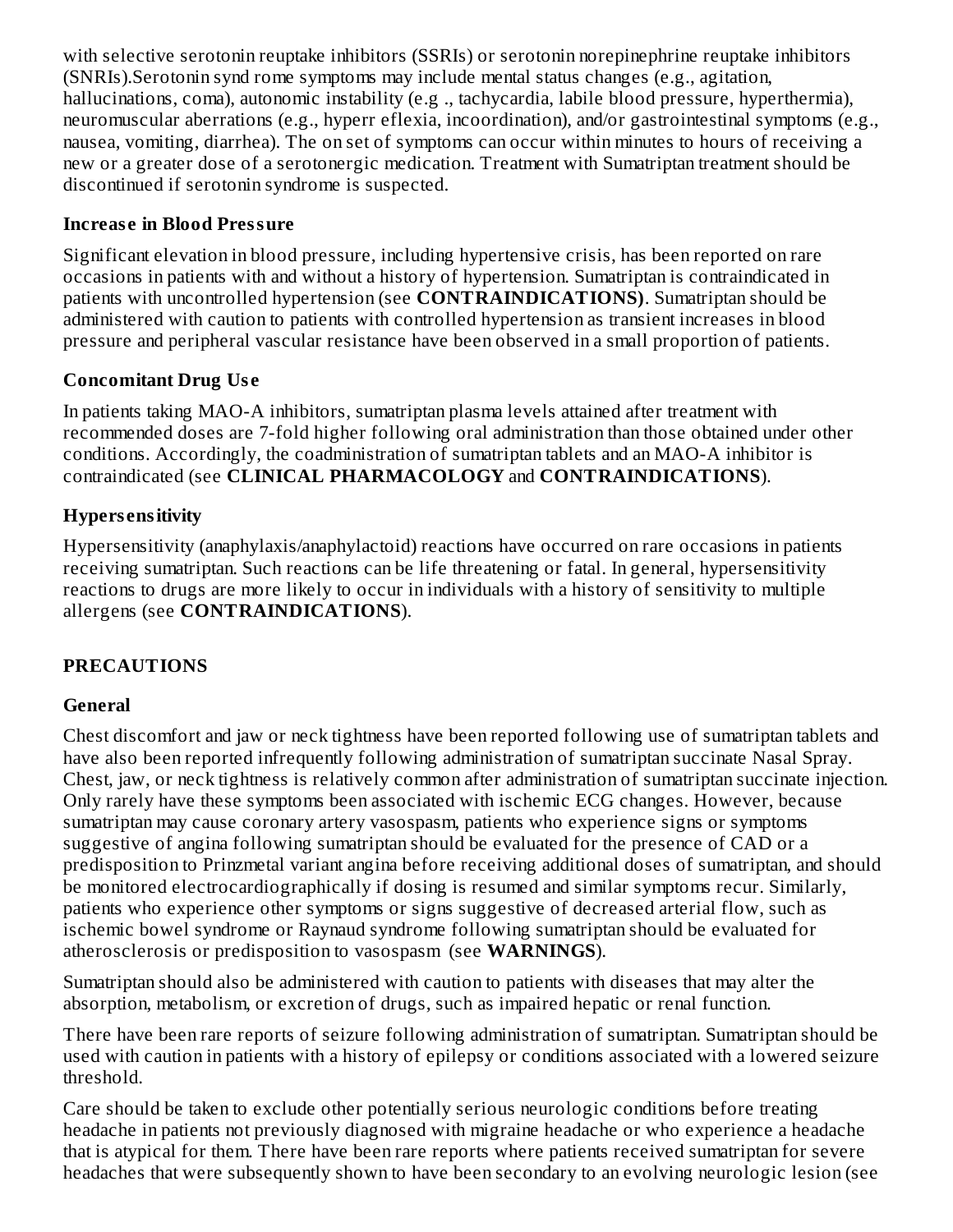#### **WARNINGS**).

For a given attack, if a patient does not respond to the first dose of sumatriptan, the diagnosis of migraine should be reconsidered before administration of a second dose.

#### **Overus e:**

Overuse of acute migraine drugs (e.g., ergotamine, triptans, opioids, or a combination of drugs for 10 or more days per month) may lead to exacerbation of headache (medication overuse headache). Medication overuse headache may present as migraine-like daily headaches, or as a marked increase in frequency of migraine attacks. Detoxification of patients, including withdrawal of the overused drugs, and treatment of withdrawal symptoms (which often includes a transient worsening of headache) may be necessary. Migraine patients should be informed about the risks of medication overuse, and encouraged to record headache frequency and drug use.

#### **Information for Patients**

See **PATIENTINFORMATION** at the end of this labeling for the text of the separate leaflet provided for patients.

Patients should be cautioned about the risk of serotonin syndrome with the use of sumatriptan or other triptans, especially during combined use with SSRIs or SNRIs.

#### **Laboratory Tests**

No specific laboratory tests are recommended for monitoring patients prior to and/or after treatment with sumatriptan.

#### **Drug Interactions**

#### *Selective Serotonin Reuptake Inhibitors/Serotonin Norepinephrine Reuptake Inhibitors and Serotonin Syndrome:*

Cases of lifelthreatening serotonin syndrome have been reported during combined use of SSRIs or SNRIs and triptans (see **WARNINGS**).

#### *Ergot-Containing Drugs*

Ergot-containing drugs have been reported to cause prolonged vasospastic reactions. Because there is a theoretical basis that these effects may be additive, use of ergotamine-containing or ergot-type medications (like dihydroergotamine or methysergide) and sumatriptan within 24 hours of each other should be avoided (see **CONTRAINDICATIONS**).

#### *Monoamine Oxidase-A Inhibitors*

MAO-A inhibitors reduce sumatriptan clearance, significantly increasing systemic exposure. Therefore, the use of sumatriptan tablets in patients receiving MAO-A inhibitors is contraindicated (see **CLINICALPHARMACOLOGY** and **CONTRAINDICATIONS**).

#### **Drug/Laboratory Test Interactions**

Sumatriptan tablets are not known to interfere with commonly employed clinical laboratory tests.

#### **Carcinogenesis, Mutagenesis, Impairment of Fertility**

#### Carcinogenesis:

In carcinogenicity studies, rats and mice were given sumatriptan by oral gavage (rats: 104 weeks) or drinking water (mice: 78 weeks). Average exposures achieved in mice receiving the highest dose (target dose of 160 mg/kg/day) were approximately 40 times the exposure attained in humans after the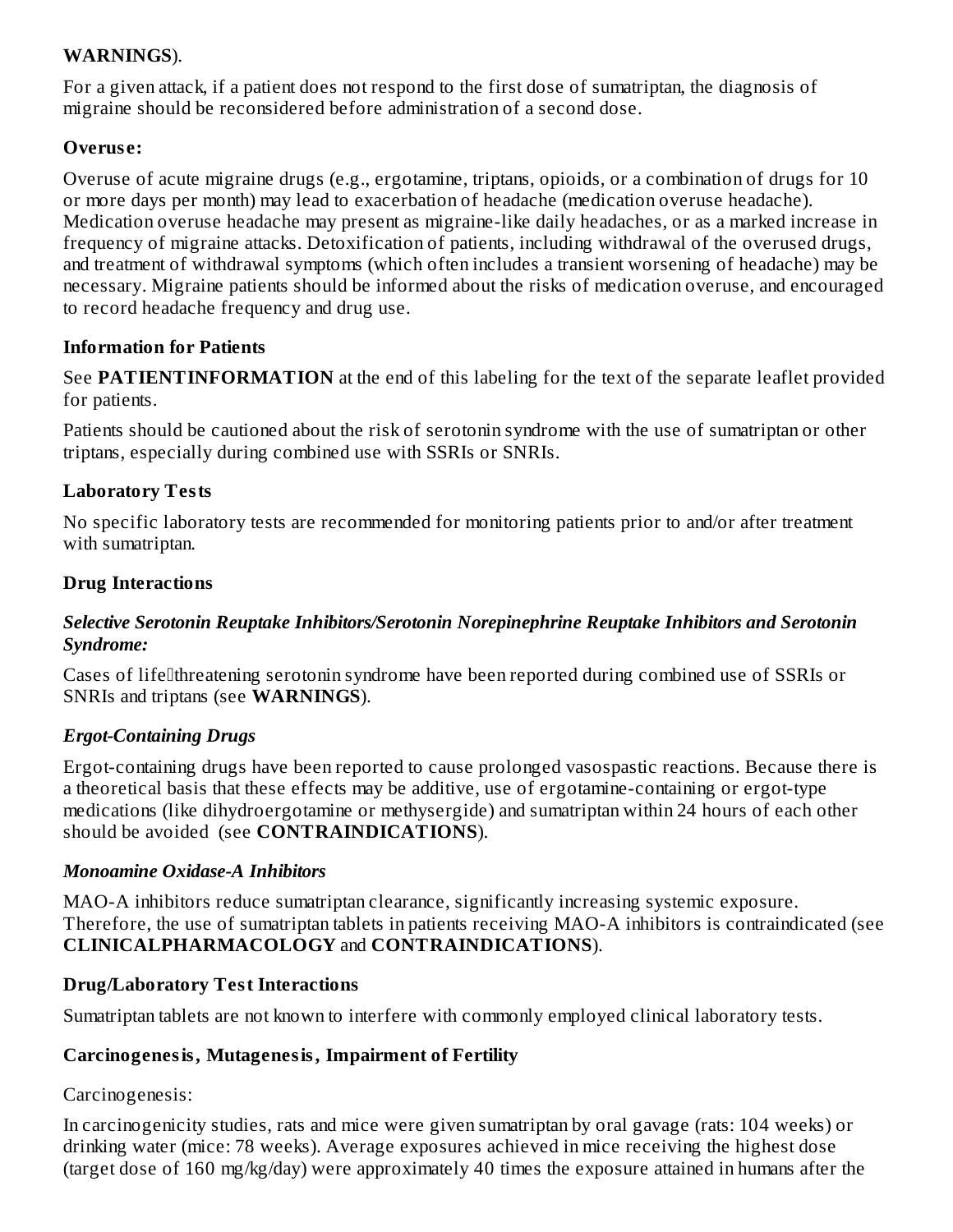maximum recommended single oral dose of 100 mg. The highest dose administered to rats (160 mg/kg/day, reduced from 360 mg/kg/day during week 21) was approximately 15 times the maximum recommended single human oral dose of 100 mg on a mg/m<sup>2</sup> basis. There was no evidence of an increase in tumors in either species related to sumatriptan administration.

### Mutagenesis

Sumatriptan was not mutagenic in the presence or absence of metabolic activation when tested in 2 gene mutation assays (the Ames test and the in vitro mammalian Chinese hamster V79/HGPRT assay). In 2 cytogenetics assays (the in vitro human lymphocyte assay and the in vivo rat micronucleus assay) sumatriptan was not associated with clastogenic activity.

### Impairment of Fertility

In a study in which male and female rats were dosed daily with oral sumatriptan prior to and throughout the mating period, there was a treatment-related decrease in fertility secondary to a decrease in mating in animals treated with 50 and 500 mg/kg/day. The highest no-effect dose for this finding was 5 mg/kg/day, or approximately one half of the maximum recommended single human oral dose of 100  $mg$  on a mg/m<sup>2</sup> basis. It is not clear whether the problem is associated with treatment of the males or females or both combined. In a similar study by the subcutaneous route there was no evidence of impaired fertility at 60 mg/kg/day, the maximum dose tested, which is equivalent to approximately 6 times the maximum recommended single human oral dose of 100 mg on a mg/m<sup>2</sup> basis.

### **Pregnancy**

Teratogenic Effects: Pregnancy Category C. In reproductive toxicity studies in rats and rabbits, oral treatment with sumatriptan was associated with embryolethality, fetal abnormalities, and pup mortality. When administered by the intravenous route to rabbits, sumatriptan has been shown to be embryolethal. There are no adequate and well-controlled studies in pregnant women. Therefore, sumatriptan should be used during pregnancy only if the potential benefit justifies the potential risk to the fetus. In assessing this information, the following findings should be considered.

# Embryolethality

When given orally or intravenously to pregnant rabbits daily throughout the period of organogenesis, sumatriptan caused embryolethality at doses at or close to those producing maternal toxicity. In the oral studies this dose was 100 mg/kg/day, and in the intravenous studies this dose was 2 mg/kg/day. The mechanism of the embryolethality is not known. The highest no-effect dose for embryolethality by the oral route was 50 mg/kg/day, which is approximately 9 times the maximum single recommended human oral dose of 100 mg on a mg/m<sup>2</sup> basis. By the intravenous route, the highest no-effect dose was 0.75 mg/kg/day, or approximately one tenth of the maximum single recommended human oral dose of 100 mg on a mg/m<sup>2</sup> basis.

The intravenous administration of sumatriptan to pregnant rats throughout organogenesis at 12.5 mg/kg/day, the maximum dose tested, did not cause embryolethality. This dose is equivalent to the  $maximum$  single recommended human oral dose of 100 mg on a mg/m  $2$  basis. Additionally, in a study in rats given subcutaneous sumatriptan daily prior to and throughout pregnancy at 60 mg/kg/day, the maximum dose tested, there was no evidence of increased embryo/fetal lethality. This dose is equivalent to approximately 6 times the maximum recommended single human oral dose of 100 mg on a  $mg/m^2$  basis.

# Teratogenicity

Oral treatment of pregnant rats with sumatriptan during the period of organogenesis resulted in an increased incidence of blood vessel abnormalities (cervicothoracic and umbilical) at doses of approximately 250 mg/kg/day or higher. The highest no-effect dose was approximately 60 mg/kg/day, which is approximately 6 times the maximum single recommended human oral dose of 100 mg on a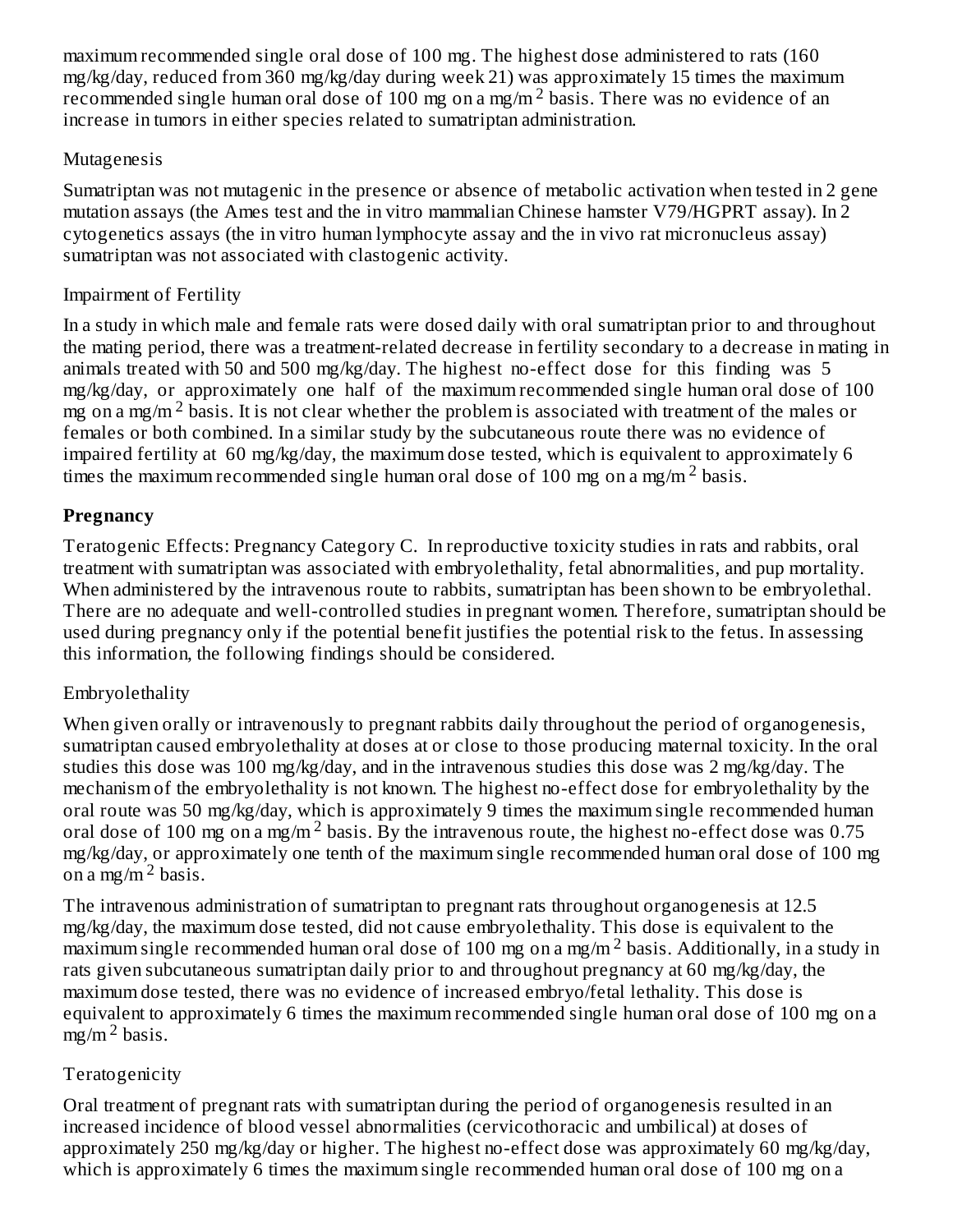mg/m  $^2$  basis. Oral treatment of pregnant rabbits with sumatriptan during the period of organogenesis resulted in an increased incidence of cervicothoracic vascular and skeletal abnormalities. The highest no-effect dose for these effects was 15 mg/kg/day, or approximately 3 times the maximum single recommended human oral dose of 100 mg on a mg/m<sup>2</sup> basis.

A study in which rats were dosed daily with oral sumatriptan prior to and throughout gestation demonstrated embryo/fetal toxicity (decreased body weight, decreased ossification, increased incidence of rib variations) and an increased incidence of a syndrome of malformations (short tail/short body and vertebral disorganization) at 500 mg/kg/day. The highest no-effect dose was 50 mg/kg/day, or approximately 5 times the maximum single recommended human oral dose of 100 mg on a mg/m<sup>2</sup> basis. In a study in rats dosed daily with subcutaneous sumatriptan prior to and throughout pregnancy, at a dose of 60 mg/kg/day, the maximum dose tested, there was no evidence of teratogenicity. This dose is equivalent to approximately 6 times the maximum recommended single human oral dose of 100 mg on a  $mg/m^2$  basis.

### Pup Deaths

Oral treatment of pregnant rats with sumatriptan during the period of organogenesis resulted in a decrease in pup survival between birth and postnatal day 4 at doses of approximately 250 mg/kg/day or higher. The highest no-effect dose for this effect was approximately 60 mg/kg/day, or 6 times the maximum single recommended human oral dose of 100 mg on a mg/m<sup>2</sup> basis.

Oral treatment of pregnant rats with sumatriptan from gestational day 17 through postnatal day 21 demonstrated a decrease in pup survival measured at postnatal days 2, 4, and 20 at the dose of 1,000 mg/kg/day. The highest no-effect dose for this finding was 100 mg/kg/day, approximately 10 times the  $\frac{1}{2}$  maximum single recommended human oral dose of 100 mg on a mg/m<sup>2</sup> basis. In a similar study in rats by the subcutaneous route there was no increase in pup death at 81 mg/kg/day, the highest dose tested, which is equivalent to 8 times the maximum single recommended human oral dose of 100 mg on a mg/m  $<sup>2</sup>$  basis.</sup>

# **Nursing Mothers**

Sumatriptan is excreted in human breast milk following subcutaneous administration. Infant exposure to sumatriptan can be minimized by avoiding breastfeeding for 12 hours after treatment with sumatriptan tablets.

# **Pediatric Us e**

Safety and effectiveness of sumatriptan tablets in pediatric patients have not been established.

Completed placebo-controlled clinical trials evaluating oral sumatriptan (25 to 100 mg) in pediatric patients aged 12 to 17 years enrolled a total of 701 adolescent migraineurs. These studies did not establish the efficacy of oral sumatriptan compared to placebo in the treatment of migraine in adolescents. Adverse events observed in these clinical trials were similar in nature to those reported in clinical trials in adults. The frequency of all adverse events in theses patients appeared to be both doseand age-dependent, with younger patients reporting events more commonly than older adolescents. Postmarketing experience includes a limited number of reports that describe pediatric patients who have experienced adverse events, some clinically serious, after use of subcutaneous sumatriptan and/or oral sumatriptan. These reports include events similar in nature to those reported rarely in adults. A myocardial infarct has been reported in a 14-year-old male following the use of oral sumatriptan; clinical signs occurred within 1 day of drug administration. Since clinical data to determine the frequency of serious adverse events in pediatric patients who might receive injectable, oral, or intranasal sumatriptan are not presently available, the use of sumatriptan in patients aged younger than 18 years is not recommended.

# **Geriatric Us e**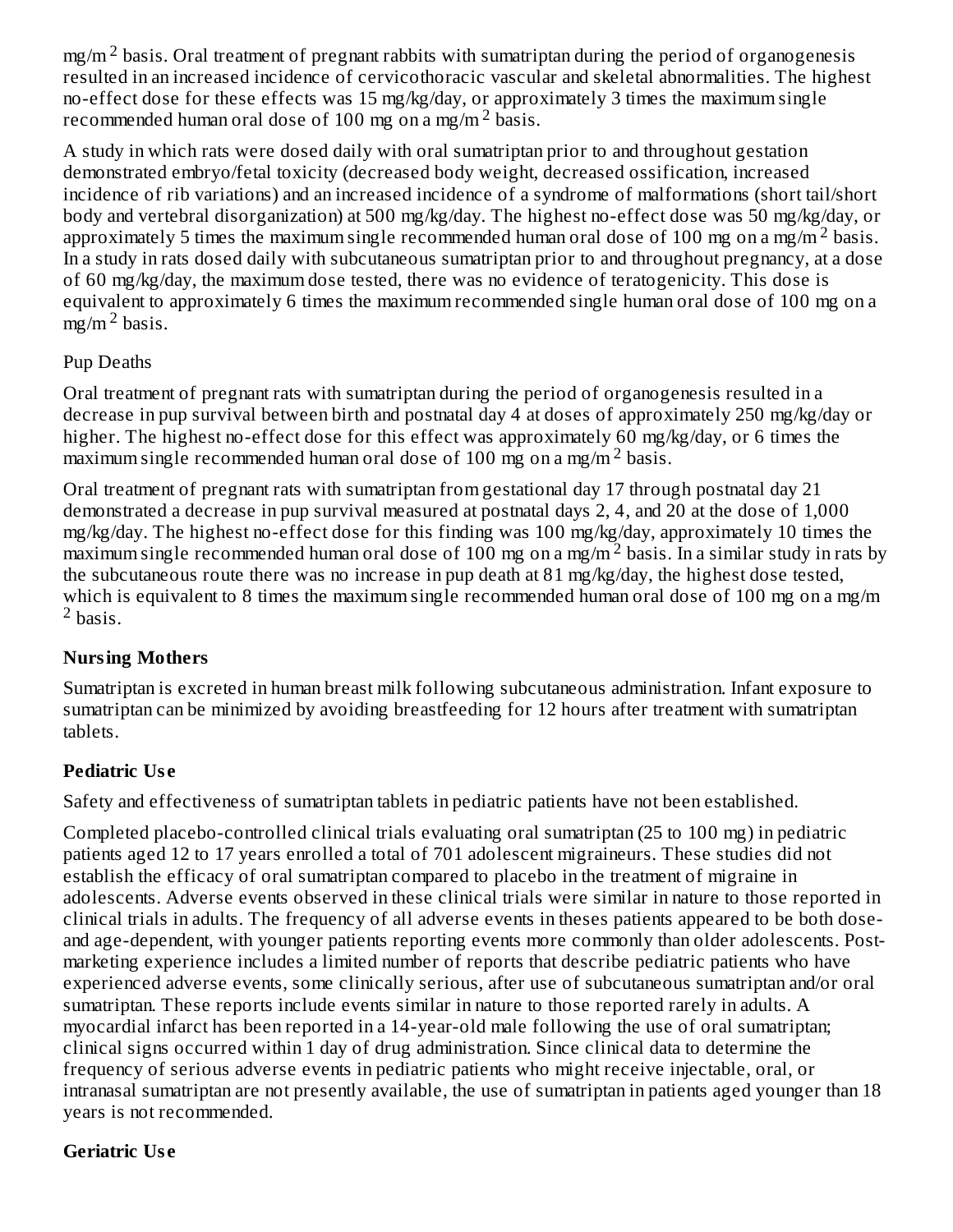The use of sumatriptan in elderly patients is not recommended because elderly patients are more likely to have decreased hepatic function, they are at higher risk for CAD, and blood pressure increases may be more pronounced in the elderly (see **WARNINGS**).

### **ADVERSE REACTIONS**

**Serious cardiac events, including some that have been fatal, have occurred following the us e of sumatriptan succinate injection or tablets. Thes e events are extremely rare and most have been reported in patients with risk factors predictive of CAD. Events reported have included coronary artery vasospasm, transient myocardial is chemia, myocardial infarction, ventricular tachycardia, and ventricular fibrillation** (see **CONTRAINDICATIONS**, **WARNINGS**, and **PRECAUTIONS**) **.**

Significant hypertensive episodes, including hypertensive crises, have been reported on rare occasions in patients with or without a history of hypertension (see **WARNINGS**).

#### **Incidence in Controlled Clinical Trials**

Table 2 lists adverse events that occurred in placebo-controlled clinical trials in patients who took at least 1 dose of study drug. Only events that occurred at a frequency of 2% or more in any group treated with sumatriptan tablets and were more frequent in that group than in the placebo group are included in Table 2. The events cited reflect experience gained under closely monitored conditions of clinical trials in a highly selected patient population. In actual clinical practice or in other clinical trials, these frequency estimates may not apply, as the conditions of use, reporting behavior, and the kinds of patients treated may differ.

| Adverse Event Type                               | Percent of Patients Reporting |                 |                         |                                             |  |  |
|--------------------------------------------------|-------------------------------|-----------------|-------------------------|---------------------------------------------|--|--|
|                                                  |                               |                 |                         | Placebo Sumatriptan Sumatriptan Sumatriptan |  |  |
|                                                  | $(N = 309)$                   | $25 \text{ mg}$ | $50$ mg                 | $100$ mg                                    |  |  |
|                                                  |                               |                 | $(N = 417)$ $(N = 771)$ | $(N = 437)$                                 |  |  |
| Atypical sensations                              | 4%                            | 5%              | 6%                      | 6%                                          |  |  |
| Paresthesia (all types)                          | 2%                            | 3%              | 5%                      | 3%                                          |  |  |
| Sensation warm/cold                              | 2%                            | 3%              | 2%                      | 3%                                          |  |  |
| Pain and other pressure sensations               | 4%                            | 6%              | 6%                      | 8%                                          |  |  |
| Chest - pain/tightness/pressure and/or heaviness | 1%                            | 1%              | 2%                      | 2%                                          |  |  |
| Neck/throat/jaw - pain/ tightness/pressure       | $<1\%$                        | $<1\%$          | 2%                      | 3%                                          |  |  |
| Pain - location specified                        | 1%                            | 2%              | 1%                      | 1%                                          |  |  |
| Other - pressure/tightness/ heaviness            | 2%                            | 1%              | 1%                      | 3%                                          |  |  |
| Neurological                                     |                               |                 |                         |                                             |  |  |
| Vertigo                                          | $<1\%$                        | $<1\%$          | $<1\%$                  | 2%                                          |  |  |
| Other                                            |                               |                 |                         |                                             |  |  |
| Malaise/fatigue                                  | $<1\%$                        | 2%              | 2%                      | 3%                                          |  |  |

#### **Table 2. Treatment Emergent Advers e Events Reported by at Least 2% of Patients in Controlled Migraine Trials a**

aEvents that occurred at a frequency of 2% or more in the group treated with sumatriptan tablets and that occurred more frequently in that group than the placebo group.

Other events that occurred in more than 1% of patients receiving sumatriptan tablets and at least as often on placebo included nausea and/or vomiting, migraine, headache, hyposalivation, dizziness, and drowsiness/sleepiness.

Sumatriptan tablets are generally well tolerated. Across all doses, most adverse reactions were mild and transient and did not lead to long-lasting effects. The incidence of adverse events in controlled clinical trials was not affected by gender or age of the patients. There were insufficient data to assess the impact of race on the incidence of adverse events.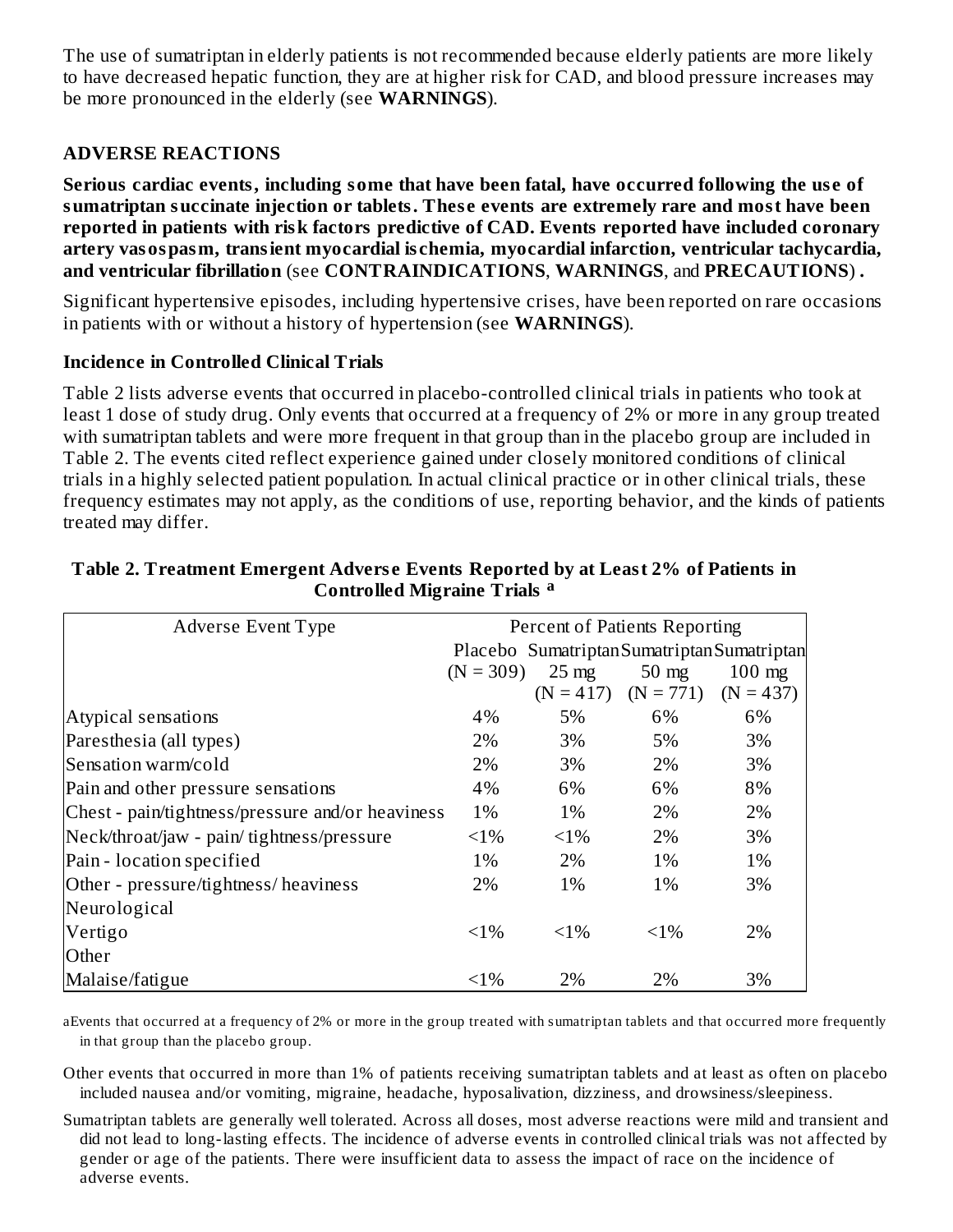### **Other Events Obs erved in Association With the Administration of Sumatriptan Tablets**

In the paragraphs that follow, the frequencies of less commonly reported adverse clinical events are presented. Because the reports include events observed in open and uncontrolled studies, the role of sumatriptan tablets in their causation cannot be reliably determined. Furthermore, variability associated with adverse event reporting, the terminology used to describe adverse events, etc., limit the value of quantitative frequency estimates provided. Event frequencies are calculated as the number of patients who used sumatriptane tablets (25, 50, or 100 mg) and reported an event divided by the total number of patients ( $N = 6,348$ ) exposed to sumatriptan tablets. All reported events are included except those already listed in the previous table, those too general to be informative, and those not reasonably associated with the use of the drug. Events are further classified within body system categories and enumerated in order of decreasing frequency using the following definitions: frequent adverse events are defined as those occurring in at least 1/100 patients, infrequent adverse events are those occurring in 1/100 to 1/1,000 patients, and rare adverse events are those occurring in fewer than 1/1,000 patients.

#### Atypical Sensations

Frequent were burning sensation and numbness. Infrequent was tight feeling in head. Rare were dysesthesia.

#### Cardiovascular

Frequent were palpitations, syncope, decreased blood pressure, and increased blood pressure. Infrequent were arrhythmia, changes in ECG, hypertension, hypotension, pallor, pulsating sensations, and tachycardia. Rare were angina, atherosclerosis, bradycardia, cerebral ischemia, cerebrovascular lesion, heart block, peripheral cyanosis, thrombosis, transient myocardial ischemia, and vasodilation.

#### Ear, Nose, and Throat

Frequent were sinusitis, tinnitus; allergic rhinitis; upper respiratory inflammation; ear, nose, and throat hemorrhage; external otitis; hearing loss; nasal inflammation; and sensitivity to noise. Infrequent were hearing disturbances and otalgia. Rare was feeling of fullness in the ear(s).

#### Endocrine and Metabolic

Infrequent was thirst. Rare were elevated thyrotropin stimulating hormone (TSH) levels; galactorrhea; hyperglycemia; hypoglycemia; hypothyroidism; polydipsia; weight gain; weight loss; endocrine cysts, lumps, and masses; and fluid disturbances.

#### Eye

Rare were disorders of sclera, mydriasis, blindness and low vision, visual disturbances, eye edema and swelling, eye irritation and itching, accommodation disorders, external ocular muscle disorders, eye hemorrhage, eye pain, and keratitis and conjunctivitis.

#### Gastrointestinal

Frequent were diarrhea and gastric symptoms. Infrequent were constipation, dysphagia, and gastroesophageal reflux. Rare were gastrointestinal bleeding, hematemesis, melena, peptic ulcer, gastrointestinal pain, dyspeptic symptoms, dental pain, feelings of gastrointestinal pressure, gastritis, gastroenteritis, hypersalivation, abdominal distention, oral itching and irritation, salivary gland swelling, and swallowing disorders.

#### Hematological Disorders

Rare was anemia.

Musculoskeletal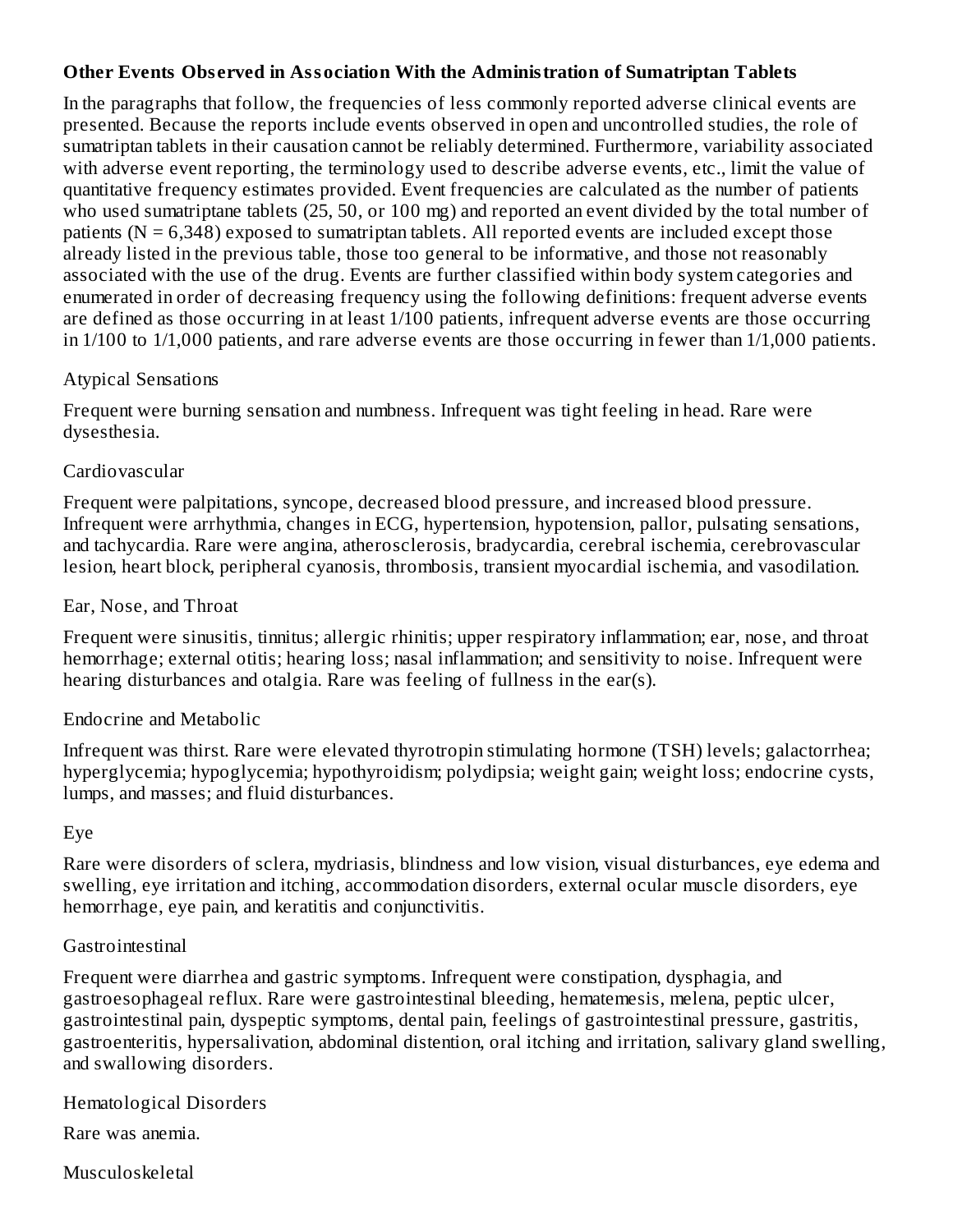Frequent was myalgia. Infrequent was muscle cramps. Rare were tetany; muscle atrophy, weakness, and tiredness; arthralgia and articular rheumatitis; acquired musculoskeletal deformity; muscle stiffness, tightness, and rigidity; and musculoskeletal inflammation.

### Neurological

Frequent were phonophobia and photophobia. Infrequent were confusion, depression, difficulty concentrating, disturbance of smell, dysarthria, euphoria, facial pain, heat sensitivity, incoordination, lacrimation, monoplegia, sleep disturbance, shivering, syncope, and tremor. Rare were aggressiveness, apathy, bradylogia, cluster headache, convulsions, decreased appetite, drug abuse, dystonic reaction, facial paralysis, hallucinations, hunger, hyperesthesia, hysteria, increased alertness, memory disturbance, neuralgia, paralysis, personality change, phobia, radiculopathy, rigidity, suicide, twitching, agitation, anxiety, depressive disorders, detachment, motor dysfunction, neurotic disorders, psychomotor disorders, taste disturbances, and raised intracranial pressure.

### Respiratory

Frequent was dyspnea. Infrequent was asthma. Rare were hiccoughs, breathing disorders, cough, and bronchitis.

### Skin

Frequent was sweating. Infrequent were erythema, pruritus, rash, and skin tenderness. Rare were dry/scaly skin, tightness of skin, wrinkling of skin, eczema, seborrheic dermatitis, and skin nodules.

### **Breasts**

Infrequent was tenderness. Rare were nipple discharge; breast swelling; cysts, lumps, and masses of breasts; and primary malignant breast neoplasm.

### Urogenital

Infrequent were dysmenorrhea, increased urination, and intermenstrual bleeding. Rare were abortion and hematuria, urinary frequency, bladder inflammation, micturition disorders, urethritis, urinary infections, menstruation symptoms, abnormal menstrual cycle, inflammation of fallopian tubes, and menstrual cycle symptoms.

### Miscellaneous

Frequent was hypersensitivity. Infrequent were fever, fluid retention, and overdose. Rare were edema, hematoma, lymphadenopathy, speech disturbance, voice disturbances, contusions.

# **Other Events Obs erved in the Clinical Development of Sumatriptan**

The following adverse events occurred in clinical trials with sumatriptan succinate injection and sumatriptan succinate nasal spray. Because the reports include events observed in open and uncontrolled studies, the role of sumatriptan in their causation cannot be reliably determined. All reported events are included except those already listed, those too general to be informative, and those not reasonably associated with the use of the drug.

### Atypical Sensations

Feeling strange, prickling sensation, tingling, and hot sensation.

### Cardiovascular

Abdominal aortic aneurysm, abnormal pulse, flushing, phlebitis, Raynaud syndrome, and various transient ECG changes (nonspecific ST or T wave changes, prolongation of PR or QTc intervals, sinus arrhythmia, nonsustained ventricular premature beats, isolated junctional ectopic beats, atrial ectopic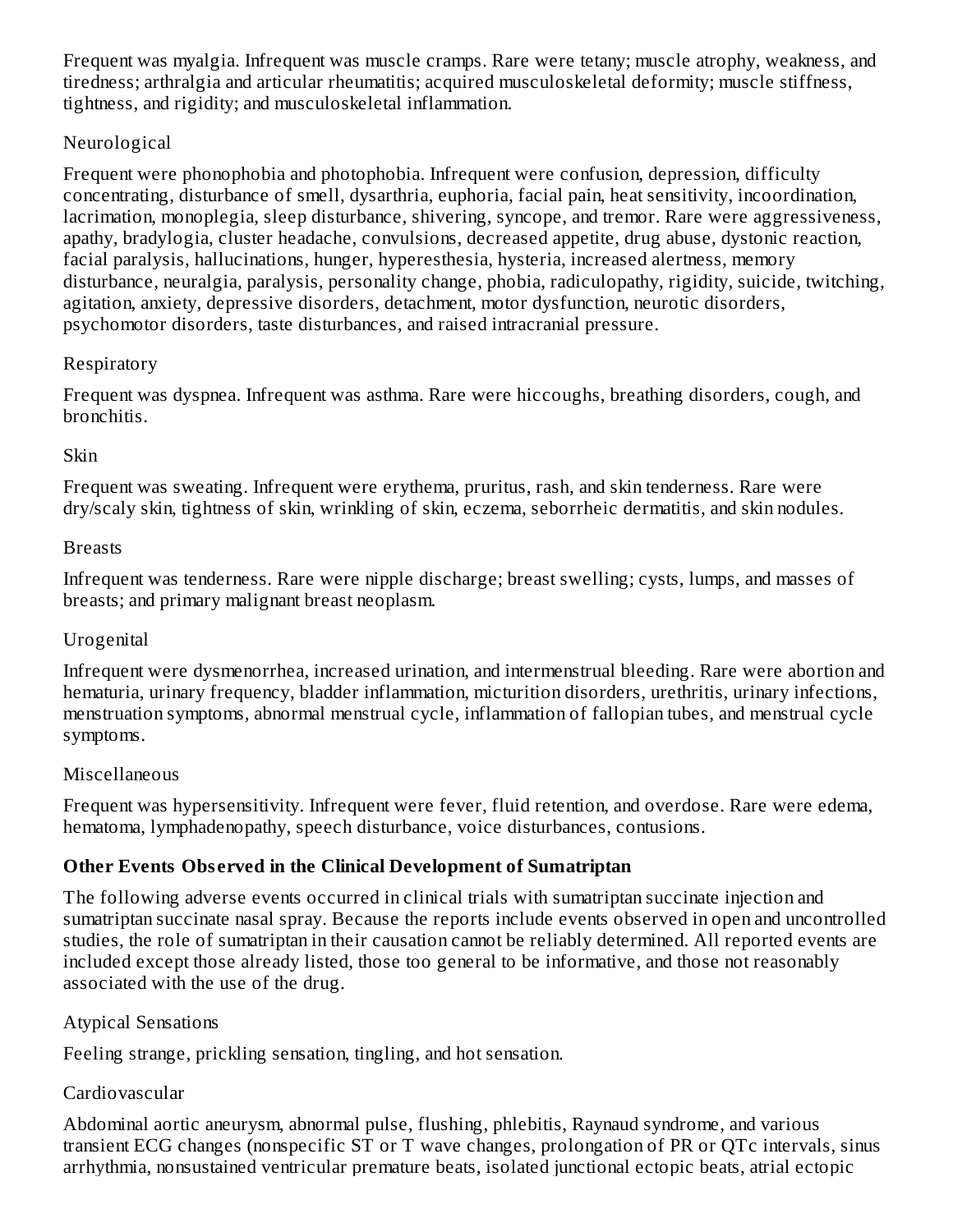beats, delayed activation of the right ventricle).

Chest Symptoms

Chest discomfort.

Endocrine and Metabolic

Dehydration.

Ear, Nose, and Throat

Disorder/discomfort nasal cavity and sinuses, ear infection, Meniere disease, and throat discomfort.

Eye

Vision alterations.

**Gastrointestinal** 

Abdominal discomfort, colitis, disturbance of liver function tests, flatulence/eructation, gallstones, intestinal obstruction, pancreatitis, and retching.

Injection Site Reaction

**Miscellaneous** 

Difficulty in walking, hypersensitivity to various agents, jaw discomfort, miscellaneous laboratory abnormalities, "serotonin agonist effect," swelling of the extremities, and swelling of the face.

Mouth and Teeth

Disorder of mouth and tongue (e.g., burning of tongue, numbness of tongue, dry mouth).

Musculoskeletal

Arthritis, backache, intervertebral disc disorder, neck pain/stiffness, need to flex calf muscles, and various joint disturbances (pain, stiffness, swelling, ache).

# Neurological

Bad/unusual taste, chills, diplegia, disturbance of emotions, sedation, globus hystericus, intoxication, myoclonia, neoplasm of pituitary, relaxation, sensation of lightness, simultaneous hot and cold sensations, stinging sensations, stress, tickling sensations, transient hemiplegia, and yawning.

Respiratory

influenza and diseases of the lower respiratory tract and lower respiratory tract infection.

Skin

Skin eruption, herpes, and peeling of the skin.

Urogenital

Disorder of breasts, endometriosis, and renal calculus.

# **Postmarketing Experience (Reports for Subcutaneous or Oral Sumatriptan)**

The following section enumerates potentially important adverse events that have occurred in clinical practice and that have been reported spontaneously to various surveillance systems. The events enumerated represent reports arising from both domestic and nondomestic use of oral or subcutaneous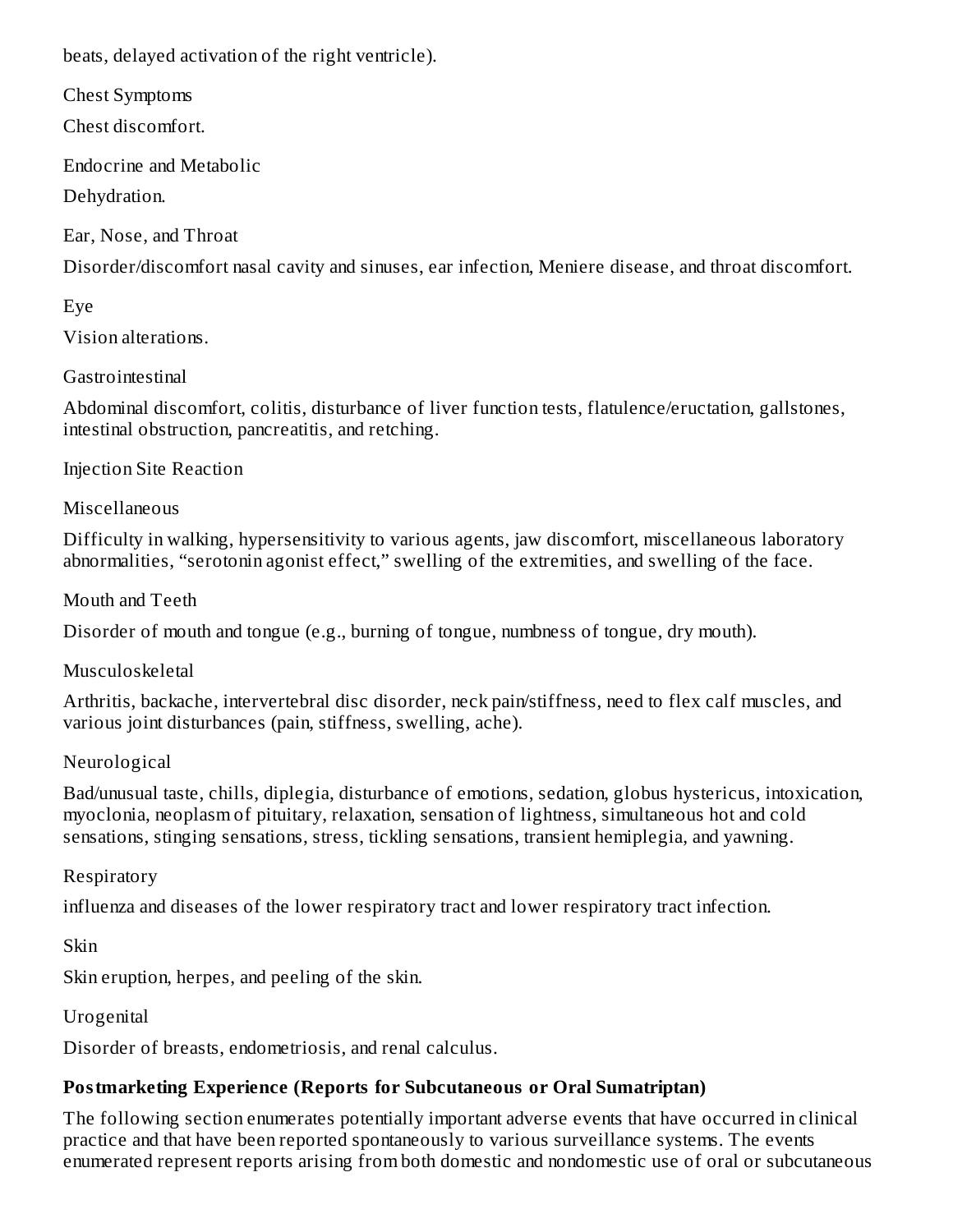dosage forms of sumatriptan. The events enumerated include all except those already listed in the ADVERSE REACTIONS section above or those too general to be informative. Because the reports cite events reported spontaneously from worldwide postmarketing experience, frequency of events and the role of sumatriptan in their causation cannot be reliably determined. It is assumed, however, that systemic reactions following sumatriptan use are likely to be similar regardless of route of administration.

Blood

Hemolytic anemia, pancytopenia, thrombocytopenia.

Cardiovascular

Atrial fibrillation, cardiomyopathy, colonic ischemia (see **WARNINGS**), Prinzmetal variant angina, pulmonary embolism, shock, thrombophlebitis.

Ear, Nose, and Throat

Deafness.

Eye

Ischemic optic neuropathy, retinal artery occlusion, retinal vein thrombosis, loss of vision.

**Gastrointestinal** 

Ischemic colitis with rectal bleeding (see **WARNINGS**), xerostomia.

Hepatic

Elevated liver function tests.

Neurological

Central nervous system vasculitis, cerebrovascular accident, dysphasia, serotonin syndrome, subarachnoid hemorrhage.

Non-Site Specific

Angioneurotic edema, cyanosis, death (see **WARNINGS**), temporal arteritis.

**Psychiatry** 

Panic disorder.

Respiratory

Bronchospasm in patients with and without a history of asthma.

Skin

Exacerbation of sunburn, hypersensitivity reactions (allergic vasculitis, erythema, pruritus, rash, shortness of breath, urticaria; in addition, severe anaphylaxis/anaphylactoid reactions have been reported [see **WARNINGS**]), photosensitivity.

Urogenital

Acute renal failure.

# **DRUG ABUSE AND DEPENDENCE**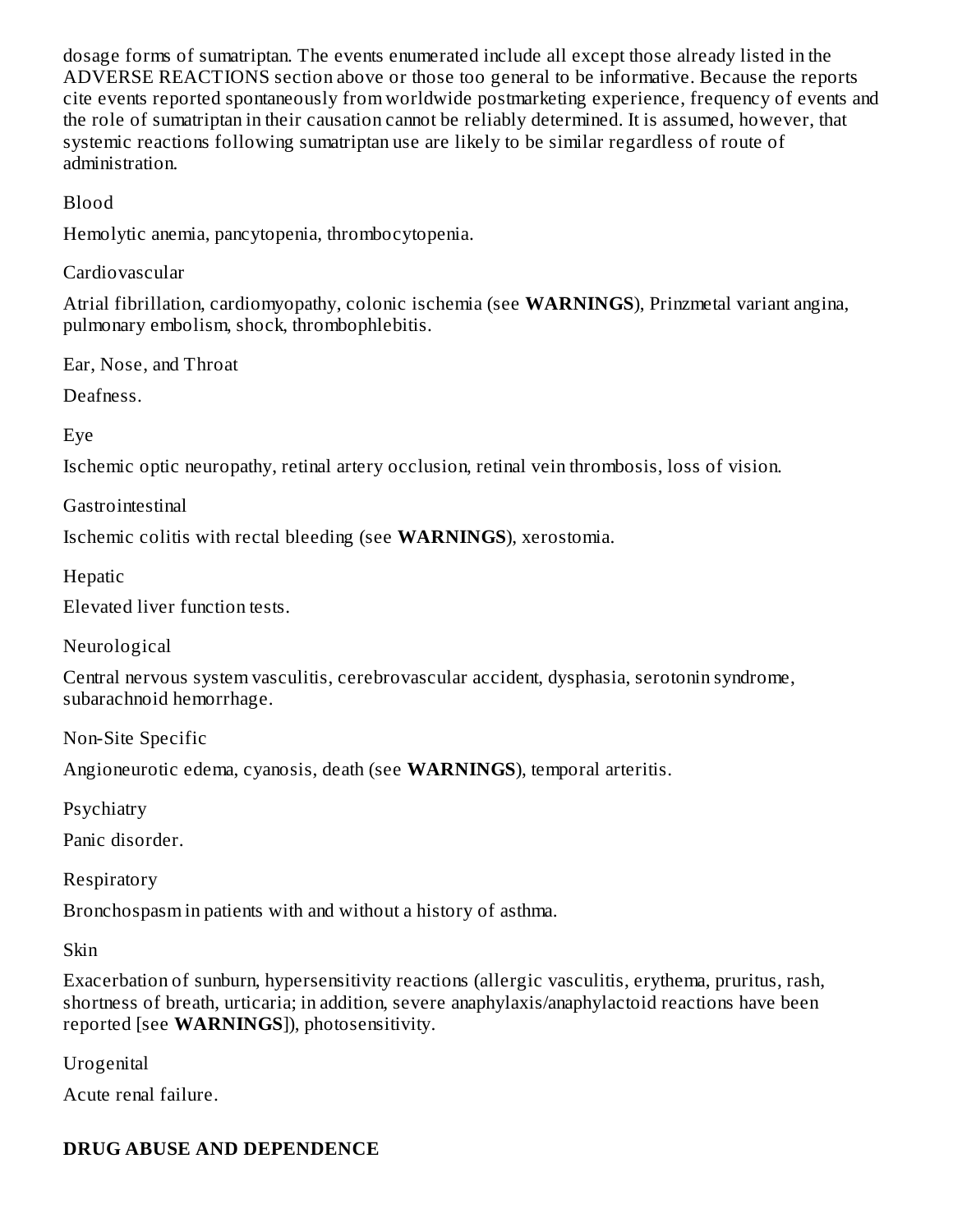One clinical study with sumatriptan succinate injection enrolling 12 patients with a history of substance abuse failed to induce subjective behavior and/or physiologic response ordinarily associated with drugs that have an established potential for abuse.

### **OVERDOSAGE**

Patients ( $N = 670$ ) have received single oral doses of 140 to 300 mg without significant adverse effects. Volunteers ( $N = 174$ ) have received single oral doses of 140 to 400 mg without serious adverse events.

Overdose in animals has been fatal and has been heralded by convulsions, tremor, paralysis, inactivity, ptosis, erythema of the extremities, abnormal respiration, cyanosis, ataxia, mydriasis, salivation, and lacrimation. The elimination half-life of sumatriptan is approximately 2.5 hours (see

**CLINICALPHARMACOLOGY),** and therefore monitoring of patients after overdose with sumatriptan tablets should continue for at least 12 hours or while symptoms or signs persist.

It is unknown what effect hemodialysis or peritoneal dialysis has on the serum concentrations of sumatriptan.

### **DOSAGE AND ADMINISTRATION**

In controlled clinical trials, single doses of 25, 50, or 100 mg of sumatriptan tablets were effective for the acute treatment of migraine in adults. There is evidence that doses of 50 and 100 mg may provide a greater effect than 25 mg (see **CLINICALTRIALS**). There is also evidence that doses of 100 mg do not provide a greater effect than 50 mg. Individuals may vary in response to doses of sumatriptan tablets. The choice of dose should therefore be made on an individual basis, weighing the possible benefit of a higher dose with the potential for a greater risk of adverse events.

If the headache returns or the patient has a partial response to the initial dose, the dose may be repeated after 2 hours, not to exceed a total daily dose of 200 mg. If a headache returns following an initial treatment with sumatriptan succinate injection, additional single sumatriptan tablets (up to 100 mg/day) may be given with an interval of at least 2 hours between tablet doses. The safety of treating an average of more than 4 headaches in a 30-day period has not been established.

Because of the potential of MAO-A inhibitors to cause unpredictable elevations in the bioavailability of oral sumatriptan, their combined use is contraindicated (see **CONTRAINDICATIONS**).

Hepatic disease/functional impairment may also cause unpredictable elevations in the bioavailability of orally administered sumatriptan. Consequently, if treatment is deemed advisable in the presence of liver disease, the maximum single dose should in general not exceed 50 mg (see

**CLINICALPHARMACOLOGY**for the basis of this recommendation).

### **HOW SUPPLIED**

Sumatriptan tablets USP, 25, 50, and 100 mg of sumatriptan (base) as the succinate.

Sumatriptan tablets USP, 25 mg are white, round, biconvex film-coated tablets debossed with "RDY" on one side and "291" on the other side. The tablets are supplied in bottles of 30, 36, 90 100, 500, unit of use blister pack of 9's and unit dose package of 100's.

| Bottles of 30  | NDC 55111-291-30 |
|----------------|------------------|
| Bottles of 36  | NDC 55111-291-36 |
| Bottles of 90  | NDC 55111-291-90 |
| Bottles of 100 | NDC 55111-291-01 |
| Bottles of 500 | NDC 55111-291-05 |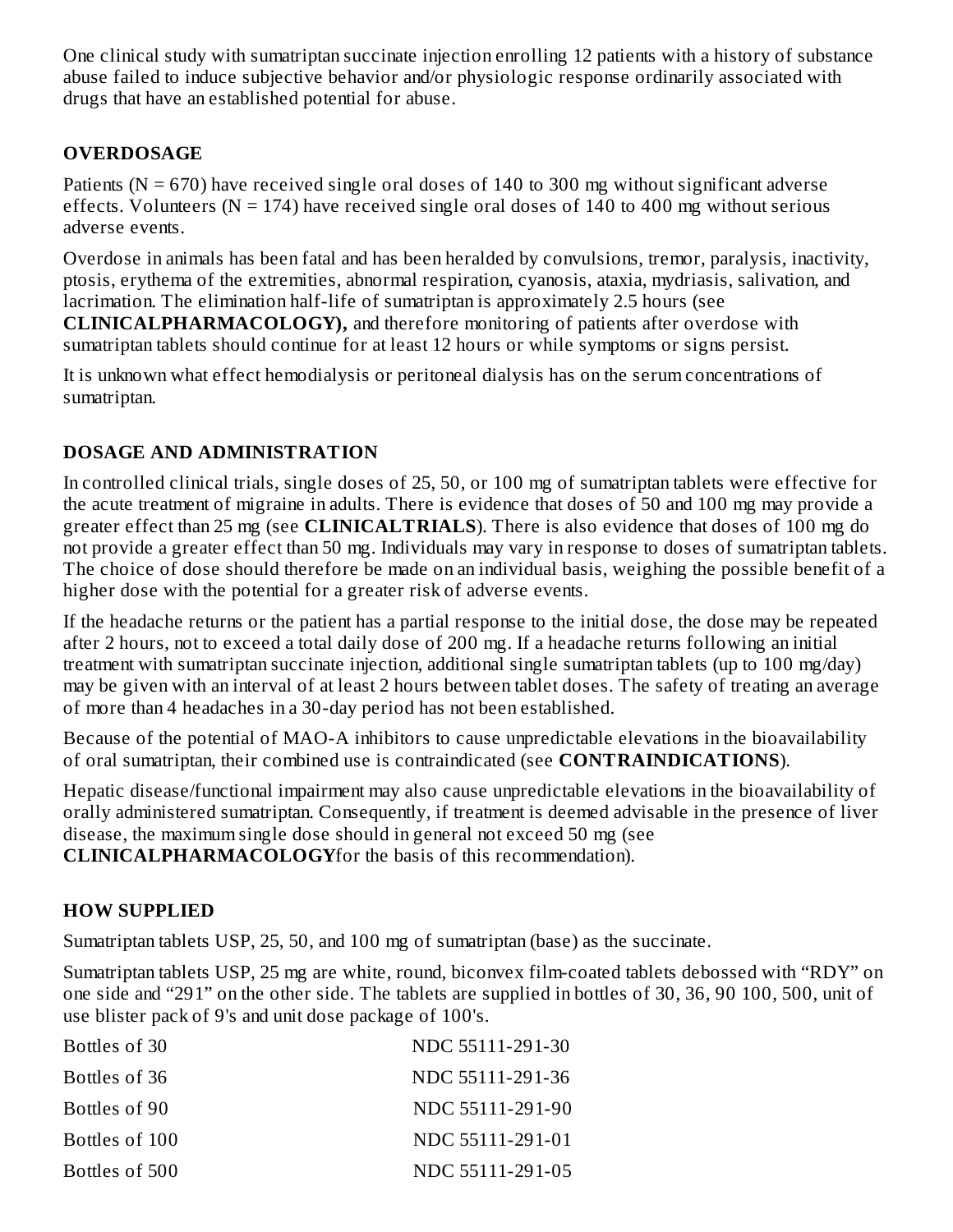Unit of use blister pack of  $9(1 \times 9)$  NDC 55111-291-09

Unit dose package of 100 (10 x 10) NDC 55111-291-78

Sumatriptan tablets USP, 50 mg are white, round, biconvex film-coated tablets debossed with "RDY" on one side and "292" on the other side. The tablets are supplied in bottles of 30, 36, 90 100, 500, unit of use blister pack of 9's and unit dose package of 100's.

| Bottles of 30                               | NDC 55111-292-30 |
|---------------------------------------------|------------------|
| Bottles of 36                               | NDC 55111-292-36 |
| Bottles of 90                               | NDC 55111-292-90 |
| Bottles of 100                              | NDC 55111-292-01 |
| Bottles of 500                              | NDC 55111-292-05 |
| Unit of use blister pack of $9(1 \times 9)$ | NDC 55111-292-09 |
| Unit dose package of $100 (10 x 10)$        | NDC 55111-292-78 |

Sumatriptan tablets USP, 100 mg are white, capsule shaped, biconvex film-coated tablets debossed with "RDY" on one side and "293" on the other side. The tablets are supplied in bottles of 30, 36, 90 100, 500, unit of use blister pack of 9's and unit dose package of 100's.

| Bottles of 30                          | NDC 55111-293-30 |
|----------------------------------------|------------------|
| Bottles of 36                          | NDC 55111-293-36 |
| Bottles of 90                          | NDC 55111-293-90 |
| Bottles of 100                         | NDC 55111-293-01 |
| Bottles of 500                         | NDC 55111-293-05 |
| Unit of use blister pack of $9(1 x 9)$ | NDC 55111-293-09 |
| Unit dose package of $100 (10 x 10)$   | NDC 55111-293-78 |

#### **Store at 20to 25°C (68 – 77°F) [See USP Controlled Room Temperature].**

Dispense in a tight, light-resistant container as defined in the USP, with a child-resistant closure (as required).

### **ANIMAL TOXICOLOGY**

#### **Corneal Opacities**

Dogs receiving oral sumatriptan developed corneal opacities and defects in the corneal epithelium. Corneal opacities were seen at the lowest dosage tested, 2 mg/kg/day, and were present after 1 month of treatment. Defects in the corneal epithelium were noted in a 60-week study. Earlier examinations for these toxicities were not conducted and no-effect doses were not established; however, the relative exposure at the lowest dose tested was approximately 5 times the human exposure after a 100 mg oral dose. There is evidence of alterations in corneal appearance on the first day of intranasal dosing to dogs. Changes were noted at the lowest dose tested, which was approximately one half the maximum single human oral dose of 100 mg on a mg/m<sup>2</sup> basis.

R <sub>X</sub> Only

Manufactured by:

**Dr. Reddy's Laboratories Limited**

Bachepalli – 502 325 INDIA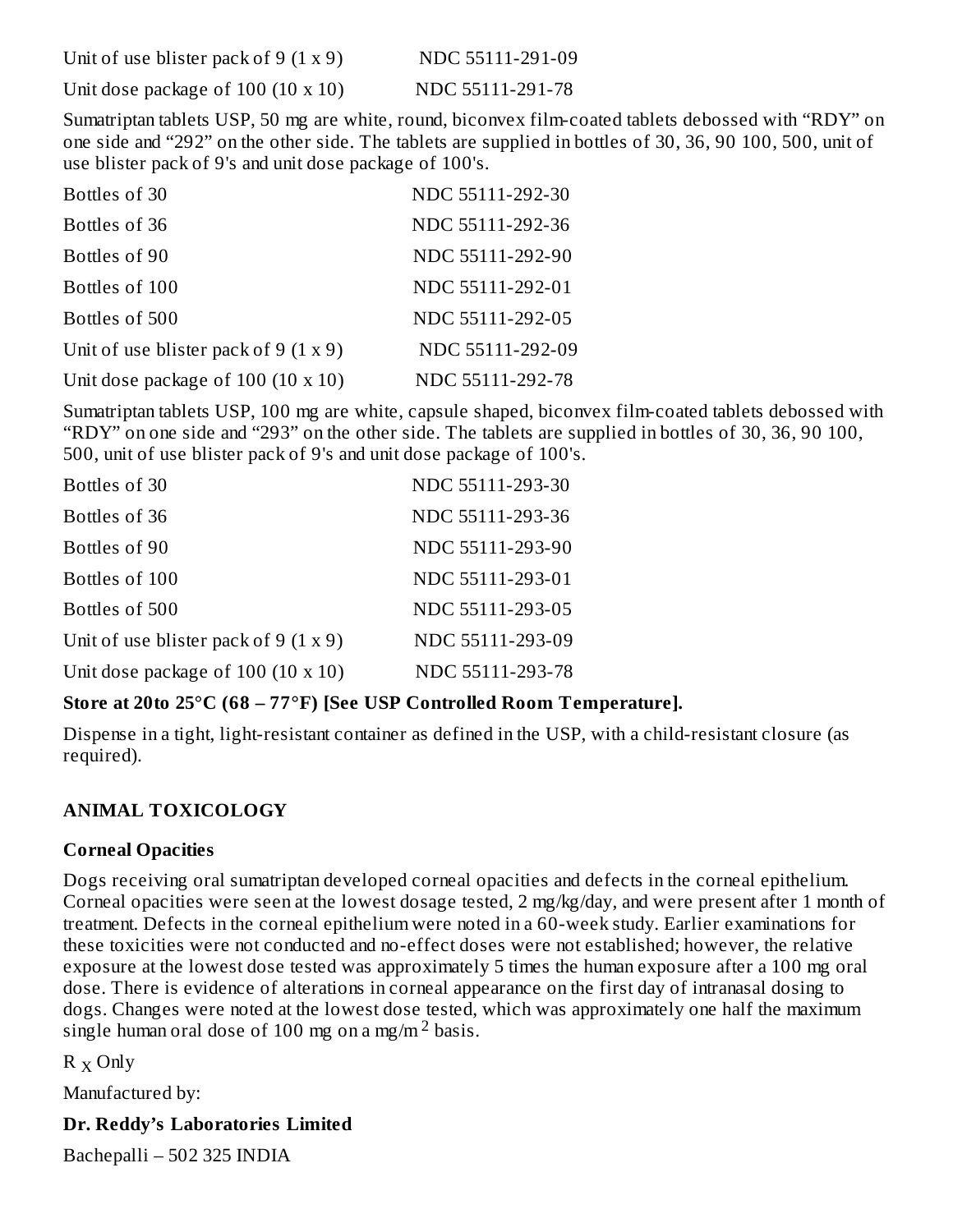### **PATIENT PACKAGE INSERT**

#### **Patient Information**

### **Sumatriptan Tablets USP**

Read this Patient Information before you start taking sumatriptan tablets and each time you get a refill. There may be new information. This information does not take the place of talking with your healthcare provider about your medical condition or treatment.

#### **What is the most important information I should know about sumatriptan tablets?**

#### **Sumatriptan tablets can caus e s erious side effects, including: Heart attack and other heart problems. Heart problems may lead to death.**

#### **Stop taking sumatriptan tablets and get emergency medical help right away if you have any of the following symptoms of a heart attack:**

- discomfort in the center of your chest that lasts for more than a few minutes, or that goes away and comes back
- chest pain or chest discomfort that feels like uncomfortable heavy pressure, squeezing, or fullness, or pain
- pain or discomfort in your arms, back, neck, jaw, or stomach
- shortness of breath with or without chest discomfort
- breaking out in a cold sweat
- nausea or vomiting
- feeling lightheaded

Sumatriptan tablets are not for people with risk factors for heart disease unless a heart exam is done and shows no problem. You have a higher risk for heart disease if you:

- have high blood pressure
- have high cholesterol levels
- smoke
- are overweight
- have diabetes
- have a family history of heart disease
- are a female who has gone through menopause
- are a male over age 40

**Serotonin syndrome.** Serotonin syndrome is a serious and life-threatening problem that can happen in people taking sumatriptan tablets, especially if sumatriptan tablets are used with antidepressant medicines called selective serotonin reuptake inhibitors (SSRIs) or selective norepinephrine reuptake inhibitors (SNRIs).

Ask your healthcare provider or pharmacist for a list of these medicines if you are not sure.

Call your healthcare provider right away if you have any of the following symptoms of serotonin syndrome:

- mental changes such as seeing things that are not there (hallucinations), agitation, or coma
- fast heartheat
- changes in blood pressure
- high body temperature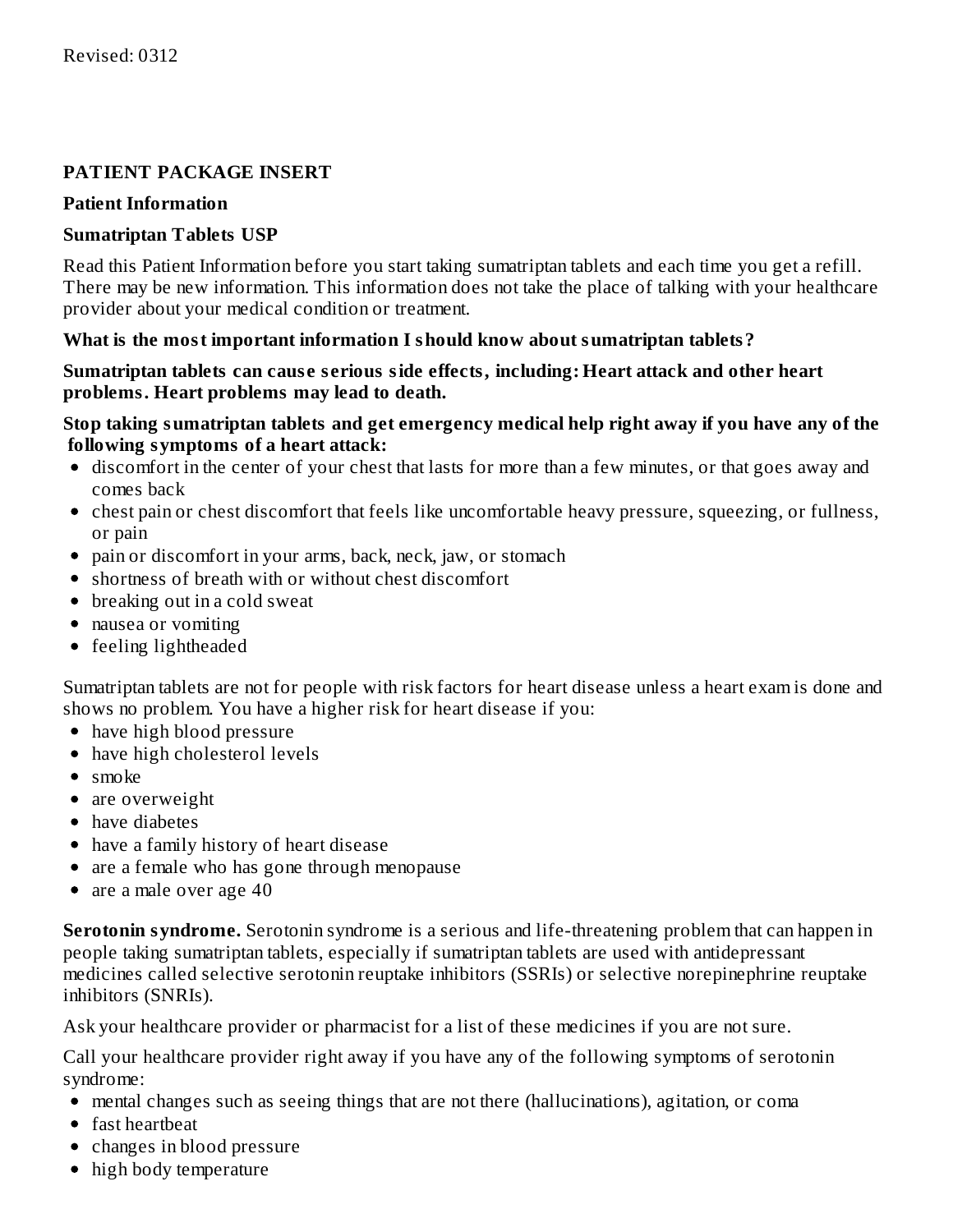- $\bullet$  tight muscles
- trouble walking
- nausea, vomiting, or diarrhea

### **What are sumatriptan tablets?**

Sumatriptan tablets are a prescription medicine used to treat acute migraine headaches with or without aura in adults.

Sumatriptan tablets are not used to prevent or decrease the number of migraine headaches you have.

Sumatriptan tablets are not used to treat other types of headaches such as hemiplegic (that make you unable to move on one side of your body) or basilar migraines (rare form of migraine with aura).

It is not known if sumatriptan tablets are safe and effective to treat cluster headaches.

It is not known if sumatriptan tablets are safe and effective in children under 18 years of age.

### **Who should not take sumatriptan tablets?**

### **Do not take sumatriptan tablets if you have:**

- heart problems or a history of heart problems
- narrowing of blood vessels to your legs, arms, stomach, or kidney (peripheral vascular disease)
- uncontrolled high blood pressure
- severe liver problems
- hemiplegic migraines or basilar migraines. If you are not sure if you have these types of migraines, ask your healthcare provider.
- had a stroke, transient ischemic attacks (TIAs), or problems with your blood circulation
- taken any of the following medicines in the last 24 hours:
- almotriptan  $(A X E R T^{\circledR})$
- eletriptan (RELPAX $^{\circledR}$ )
- frovatriptan (FROVA $^{\circledR}$ )
- naratriptan (AMERGE  $^{\circledR}$ )
- rizatriptan (MAXALT  $^{\circledR}$ , MAXALT-MLT  $^{\circledR})$
- sumatriptan and naproxen (TREXIMET  $^\circledR)$
- ergotamines (CAFERGOT  $^\circledR$ , ERGOMAR  $^\circledR$ , MIGERGOT  $^\circledR)$
- dihydroergotamine (D.H.E. 45  $^{\circledR}$ , MIGRANAL  $^{\circledR}$ )  $\bullet$

Ask your doctor if you are not sure if your medicine is listed above.

• an allergy to sumatriptan or any of the ingredients in sumatriptan tablets. See the end of this leaflet for a complete list of ingredients in sumatriptan tablets.

### **What should I tell my healthcare provider before taking sumatriptan tablets?**

Before you take sumatriptan tablets, tell your healthcare provider about all of your medical conditions, including if you:

- have high blood pressure
- have high cholesterol
- have diabetes
- smoke
- are overweight
- are a female who has gone through menopause
- have heart disease or a family history of heart disease or stroke
- have kidney problems
- have liver problems
- have had epilepsy or seizures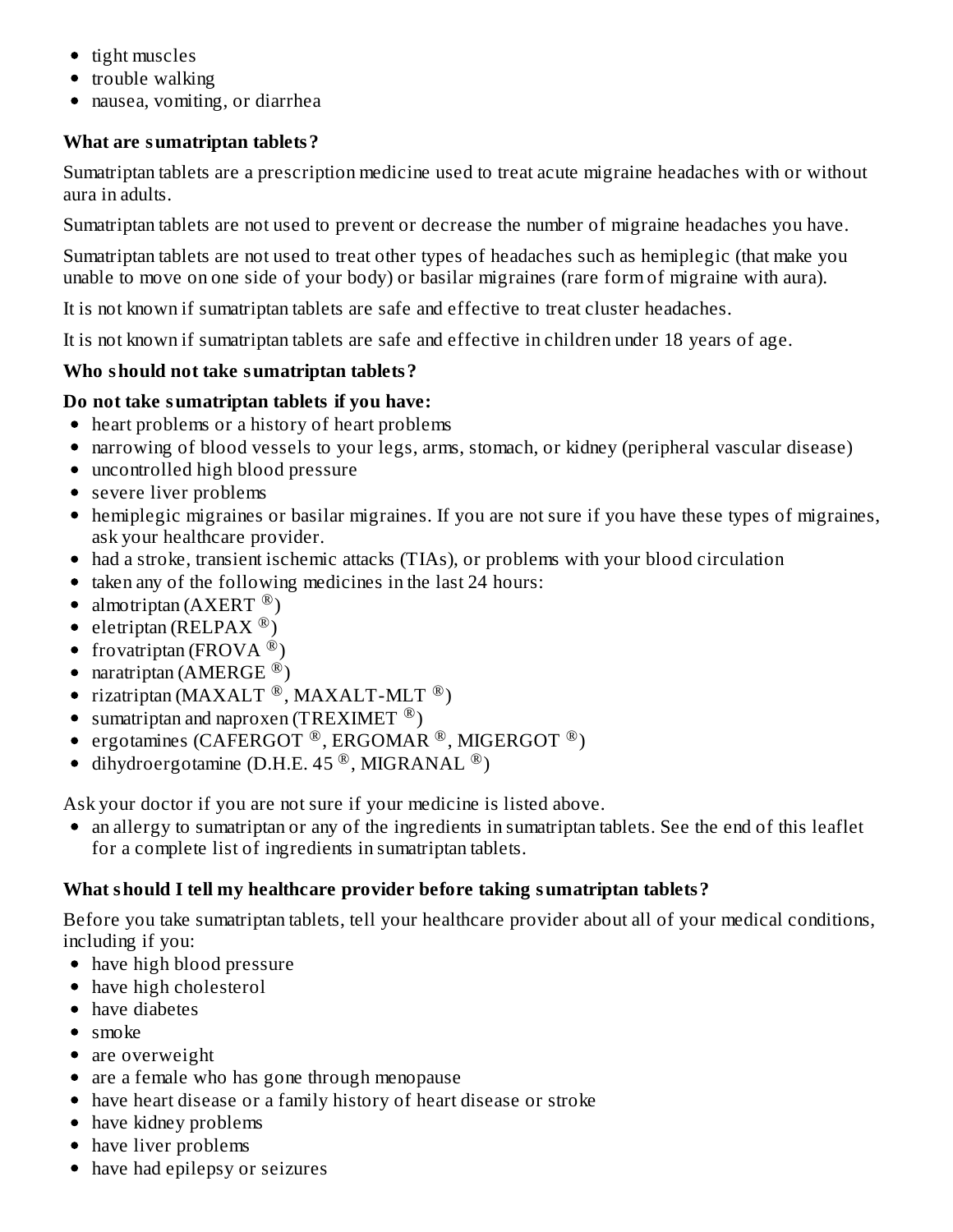- are not using effective birth control
- are pregnant or plan to become pregnant. It is not known if sumatriptan tablets will harm your unborn baby.
- are breastfeeding or plan to breastfeed. Sumatriptan tablets passes into your breast milk and may harm your baby. Talk with your healthcare provider about the best way to feed your baby if you take sumatriptan tablets.

**Tell your healthcare provider about all the medicines you take,** including prescription and nonprescription medicines, vitamins, and herbal supplements.

Sumatriptan tablets and other medicines may affect each other, causing side effects.

### **Especially tell your healthcare provider if** you take anti-depressant medicines called:

- selective serotonin reuptake inhibitors (SSRIs)
- serotonin norepinephrine reuptake inhibitors (SNRIs)
- monoamine oxidase inhibitors (MAOIs)

Ask your healthcare provider or pharmacist for a list of these medicines if you are not sure.

Know the medicines you take. Keep a list of them to show your healthcare provider or pharmacist when you get a new medicine.

### **How should I take sumatriptan tablets?**

- Certain people should take their first dose of sumatriptan tablets in their healthcare provider's office or in another medical setting. Ask your healthcare provider if you should take your first dose in a medical setting.
- Take sumatriptan tablets exactly as your healthcare provider tells you to take it.
- Your healthcare provider may change your dose. Do not change your dose without first talking to your healthcare provider.
- Take sumatriptan tablets with water or other liquids.
- If you do not get any relief after your first sumatriptan tablet, do not take a second tablet without first talking with your healthcare provider.
- If your headache comes back or you only get some relief from your headache, you can take a second tablet 2 hours after the first tablet
- Do not take more than a total of 200 mg of sumatriptan tablets in a 24-hour period.
- Some people who take too many sumatriptan tablets may have worse headaches (medication overuse headache). If your headaches get worse, your healthcare provider may decide to stop your treatment with sumatriptan tablets.
- If you take too much sumatriptan tablets, call your healthcare provider or go to the nearest hospital emergency room right away.
- You should write down when you have headaches and when you take sumatriptan tablets so you can talk with your healthcare provider about how sumatriptan tablets are working for you.

# **What should I avoid while taking sumatriptan tablets?**

Sumatriptan tablets can cause dizziness, weakness, or drowsiness. If you have these symptoms, do not drive a car, use machinery, or do anything where you need to be alert.

#### **What are the possible side effects of sumatriptan tablets? Sumatriptan tablets may caus e s erious side effects.** See "What is the most important information I should know about sumatriptan tablets?"

These serious side effects include:

- changes in color or sensation in your fingers and toes (Raynaud's syndrome)
- stomach and intestinal problems (gastrointestinal and colonic ischemic events). Symptoms of gastrointestinal and colonic ischemic events include:
- sudden or severe stomach pain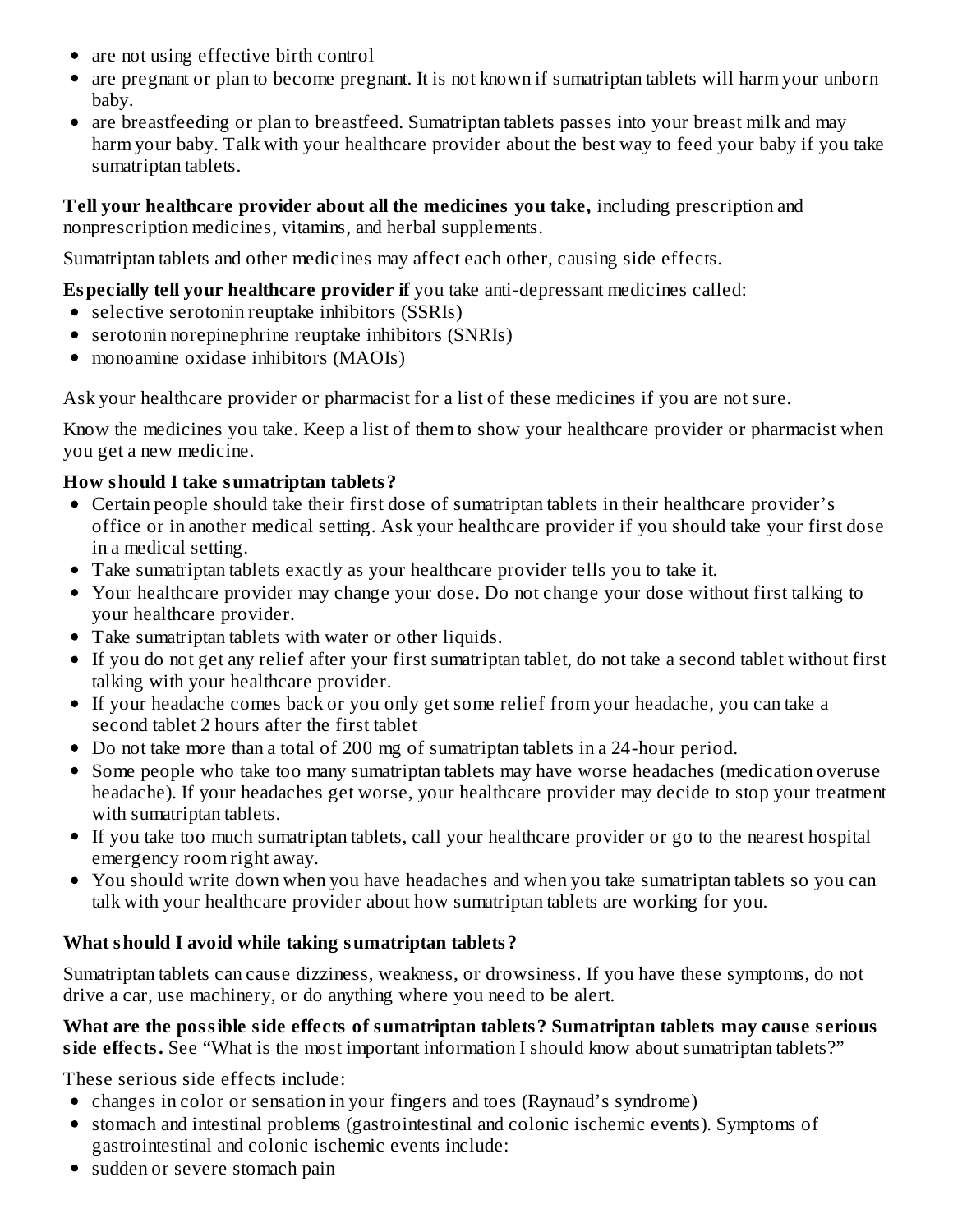- stomach pain after meals
- weight loss
- nausea or vomiting
- constipation or diarrhea
- bloody diarrhea
- fever
- problems with blood circulation to your legs and feet (peripheral vascular ischemia). Symptoms of peripheral vascular ischemia include:
- cramping and pain in your legs or hips
- feeling of heaviness or tightness in your leg muscles
- burning or aching pain in your feet or toes while resting
- numbness, tingling, or weakness in your legs
- cold feeling or color changes in 1 or both legs or feet
- shortness of breath or wheezing
- hives (itchy bumps); swelling of your tongue, mouth, or throat

The most common side effects of sumatriptan tablets include:

- tingling or numbness in your fingers or toes
- dizziness
- warm, hot, burning feeling to your face (flushing)
- feeling weak, drowsy, or tired

Tell your healthcare provider if you have any side effect that bothers you or that does not go away.

These are not all the possible side effects of sumatriptan tablets. For more information, ask your healthcare provider or pharmacist.

Call your doctor for medical advice about side effects. You may report side effects to FDA at 1-800- FDA-1088.

# **How should I store Sumatriptan Tablets?**

# **Store at 20to 25°C (68 – 77°F) [See USP Controlled Room Temperature].**

Dispense in a tight, light-resistant container as defined in the USP, with a child-resistant closure (as required).

# **Keep sumatriptan tablets and all medicines out of the reach of children.**

# **General information about the safe and effective us e of sumatriptan tablets.**

Medicines are sometimes prescribed for purposes other than those listed in Patient Information leaflets. Do not use sumatriptan tablets for a condition for which it was not prescribed. Do not give sumatriptan tablets to other people, even if they have the same symptoms you have. It may harm them.

This Patient Information leaflet summarizes the most important information about sumatriptan tablets. If you would like more information, talk with your healthcare provider. You can ask your healthcare provider or pharmacist for information about sumatriptan tablets that is written for healthcare professionals.

For more information, call 1-888-375-3784.

# **What are the ingredients in Sumatriptan Tablets?**

Active ingredients **:** Sumatriptan succinate

Inactive ingredients: croscarmellose sodium, lactose anhydrous, lactose monohydrate, magnesium stearate, mannitol, microcrystalline cellulose, talc, titanium dioxide and triacetin.

To reorder additional Patient Information Leaflets, please contact Dr. Reddy's Customer Service at 1-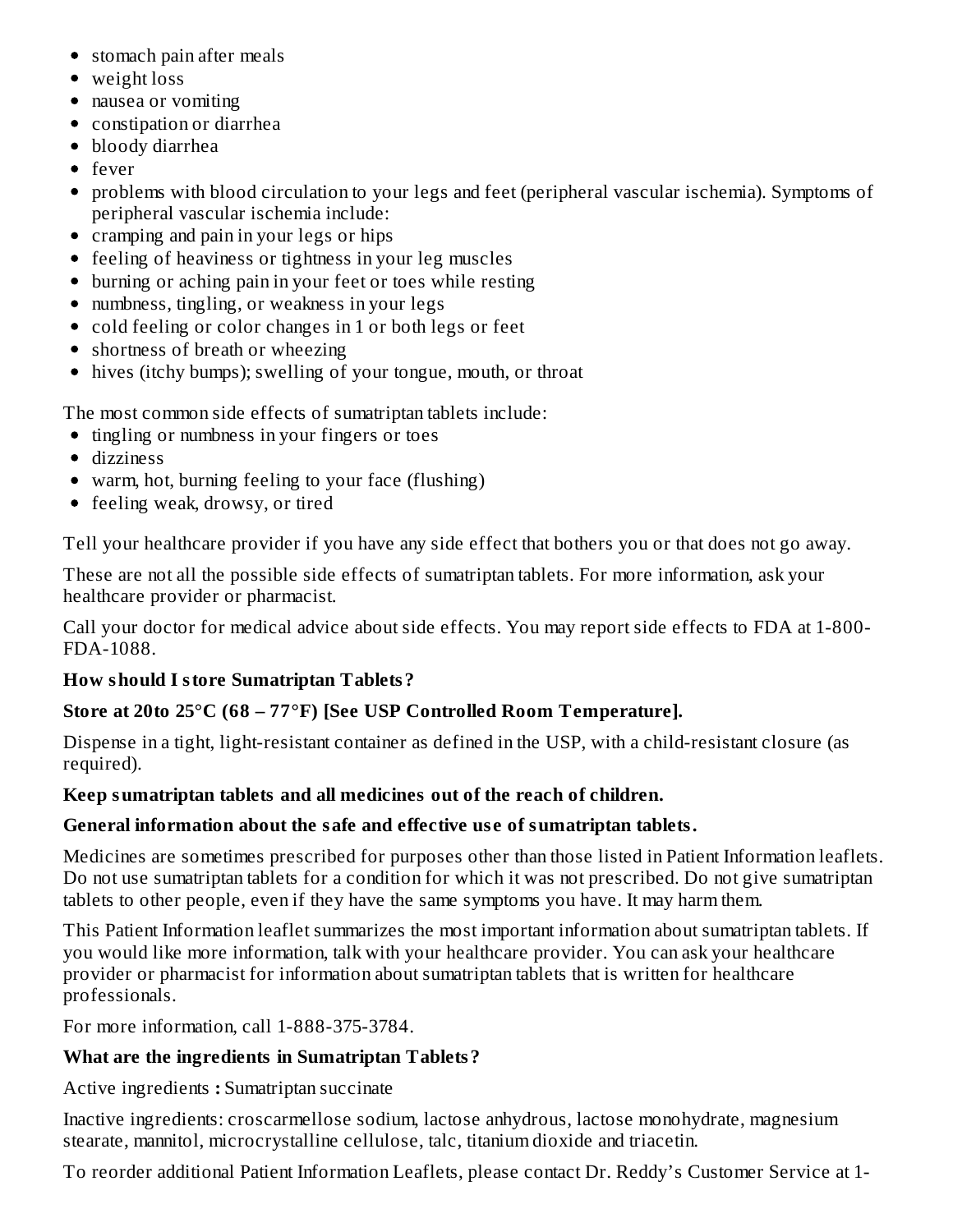866-733-3952.

IMITREX, AMERGE, and TREXIMET are registered trademarks of GlaxoSmithKline. The other brands listed are trademarks of their respective owners.

This Patient Information has been approved by the U.S. Food and Drug Administration.

RX Only

Manufactured by:

### **Dr. Reddy's Laboratories Limited**

Bachepalli – 502 325 INDIA

Revised : 0312

#### **Camphotrex™ Extra Strength Pain Relieving Gel Roll-on Applicator Professional Therapy for Mus cle & Joint Pain Relief**

*Active Ingredients (% by weight)* Camphor 4% Menthol 10%

*Purpose* Analgesic (pain relief)

### *Uses*

for the temporary relief of minor aches and pains of muscles and joints associated with simple backache, arthritis, strains, bruises and sprains, etc.

### *Warnings*

**For external us e only**

**Do not us e on** ■ wounds ■ damaged skin

#### **When using this product**

■ avoid getting into eyes or mucous membranes ■ do not bandage tightly

### **Stop us e and ask a doctor if**

- excessive irritation of the skin develops condition worsens
- symptoms last more than 7 days or clear up and occur again within a few days

### **If pregnant or breastfeeding,**

ask a health professional before use.

### **Keep out of reach of children.**

If swallowed, get medical help or contact a Poison Control Center right away.

### *Directions*

- adults and children 12 years of age or older: using the roll-on applicator massage a liberal amount of gel directly on the affected area, not more than 3 to 4 times daily
- children under the age of 12: do not use, consult a doctor use only as directed

### *Other information*

Execute keep container tightly closed  $\blacksquare$  store at 20 $\degree$  to 25 $\degree$ C (68 $\degree$  to 77 $\degree$ F)

### *Inactive ingredients*

Acrylates Copolymer, Alcohol Denat., Boswellia Serrata Extract, Chondroitin Sulfate, Eucalyptus Globulus Leaf Oil, Glucosamine Sulfate, Glycerin, Ilex Paraguariensis (Yerba Mate), Magnesium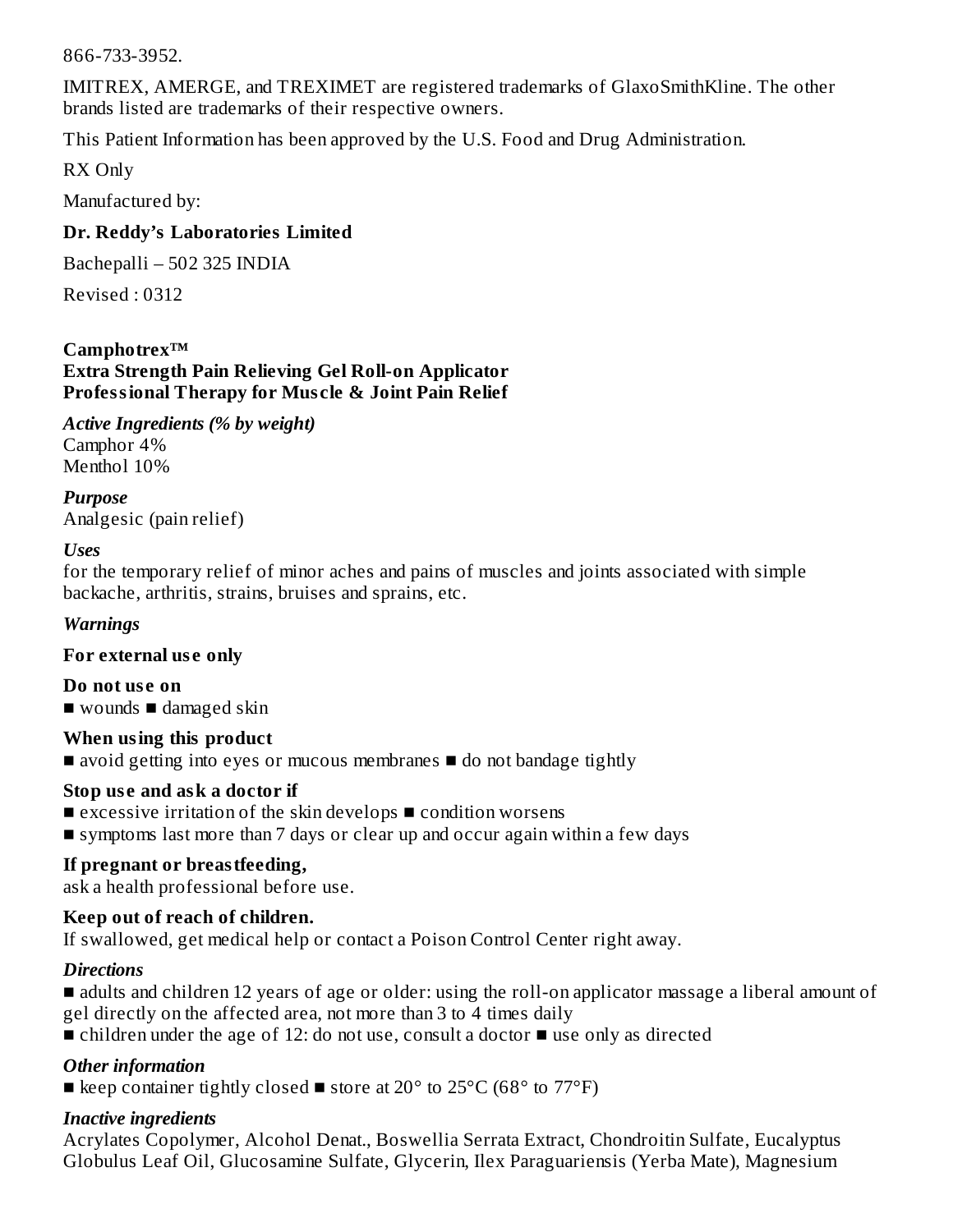Chloride, Mentha Piperita (Peppermint) Oil, MSM (Methylsulfonylmethane), Propylene Glycol, Triethanolamine, Water.

Manufactured in the USA by: **PureTek Corporation**, San Fernando, CA 91340

For question or information, call toll-free: 877-921-7873

### **Migranow™ (kit)**

Packaged in the USA by: **PureTek Corporation** San Fernando, CA 91340

For question or information, call toll-free: 877-921-7873

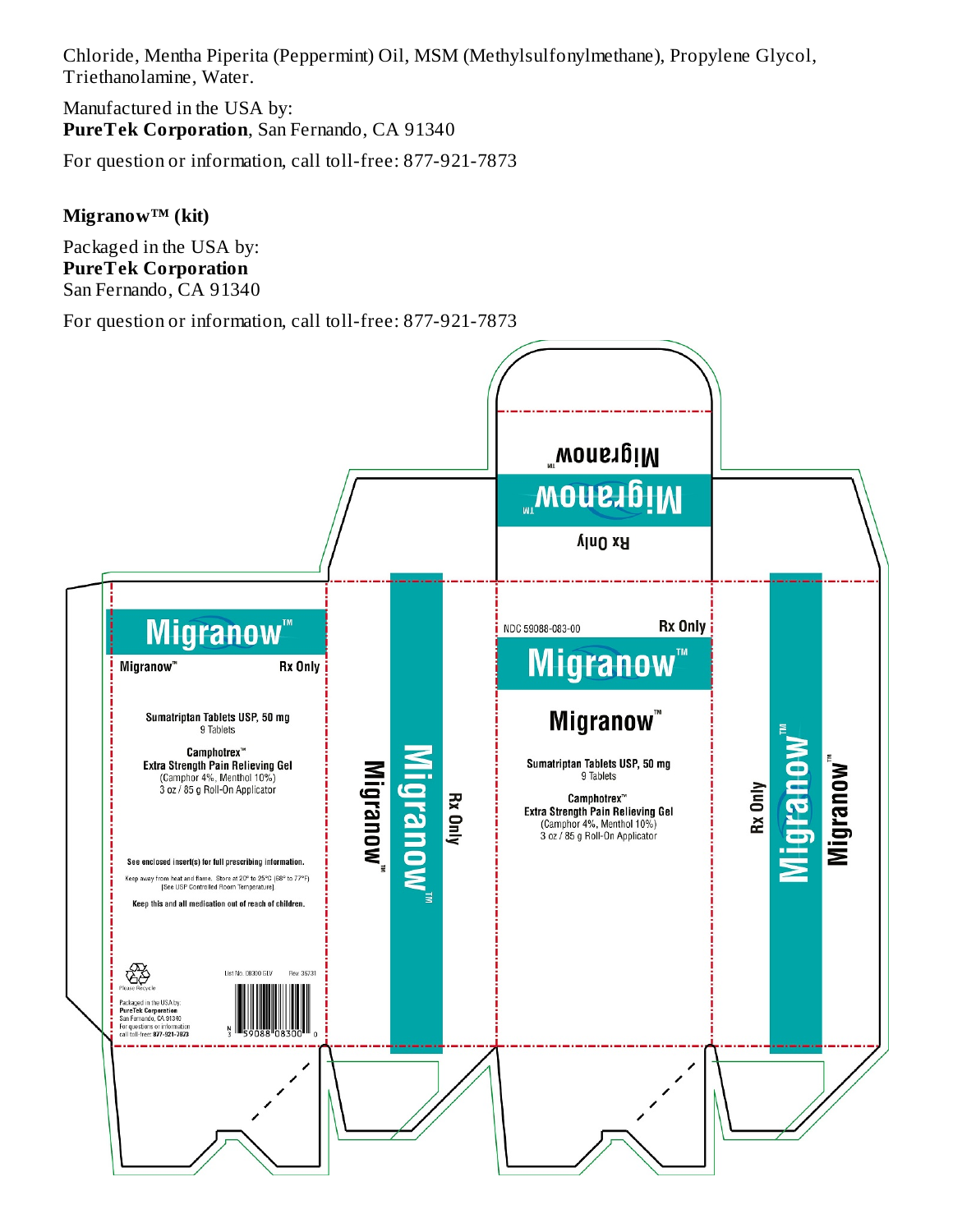| <b>MIGRANOW</b>                                                                            |                                                |                            |            |                             |                               |              |  |
|--------------------------------------------------------------------------------------------|------------------------------------------------|----------------------------|------------|-----------------------------|-------------------------------|--------------|--|
| sumatriptan succinate, camphor, menthol kit                                                |                                                |                            |            |                             |                               |              |  |
|                                                                                            |                                                |                            |            |                             |                               |              |  |
| <b>Product Information</b>                                                                 |                                                |                            |            |                             |                               |              |  |
| Product Type                                                                               |                                                | HUMAN PRESCRIPTION DRUG    |            | Item Code (Source)          | NDC:59088-083                 |              |  |
|                                                                                            |                                                |                            |            |                             |                               |              |  |
|                                                                                            |                                                |                            |            |                             |                               |              |  |
| Packaging                                                                                  |                                                |                            |            |                             |                               |              |  |
| <b>Item Code</b><br>#<br>1 NDC:59088-083-00                                                | 1 in 1 PACKAGE                                 | <b>Package Description</b> | 04/18/2016 | <b>Marketing Start Date</b> | <b>Marketing End Date</b>     |              |  |
|                                                                                            |                                                |                            |            |                             |                               |              |  |
|                                                                                            |                                                |                            |            |                             |                               |              |  |
| <b>Quantity of Parts</b>                                                                   |                                                |                            |            |                             |                               |              |  |
| Part#                                                                                      |                                                | <b>Package Quantity</b>    |            |                             | <b>Total Product Quantity</b> |              |  |
| Part 1   1 BOTTLE, WITH APPLICATOR                                                         |                                                |                            |            | 85g                         |                               |              |  |
| Part 2 1 BLISTER PACK                                                                      |                                                |                            |            | 9                           |                               |              |  |
|                                                                                            |                                                |                            |            |                             |                               |              |  |
|                                                                                            |                                                |                            |            |                             |                               |              |  |
| Part 1 of 2                                                                                |                                                |                            |            |                             |                               |              |  |
| <b>CAMPHOTREX</b>                                                                          |                                                |                            |            |                             |                               |              |  |
| camphor, menthol gel                                                                       |                                                |                            |            |                             |                               |              |  |
|                                                                                            |                                                |                            |            |                             |                               |              |  |
|                                                                                            |                                                |                            |            |                             |                               |              |  |
| <b>Product Information</b>                                                                 |                                                |                            |            |                             |                               |              |  |
| Item Code (Source)                                                                         |                                                | NDC:59088-283              |            |                             |                               |              |  |
| <b>Route of Administration</b>                                                             |                                                | <b>TOPICAL</b>             |            |                             |                               |              |  |
|                                                                                            |                                                |                            |            |                             |                               |              |  |
|                                                                                            |                                                |                            |            |                             |                               |              |  |
| <b>Active Ingredient/Active Moiety</b>                                                     |                                                |                            |            |                             |                               |              |  |
|                                                                                            |                                                | <b>Ingredient Name</b>     |            |                             | <b>Basis of Strength</b>      | Strength     |  |
| CAMPHOR (SYNTHETIC) (UNII: 5TJD82A1ET) (CAMPHOR (SYNTHETIC) -<br>UNII:5TJD82A1ET)          |                                                |                            |            |                             | <b>CAMPHOR</b><br>(SYNTHETIC) | 4 g in 100 g |  |
| MENTHOL (UNII: L7T10EIP3A) (MENTHOL - UNII:L7T10EIP3A)<br><b>MENTHOL</b>                   |                                                |                            |            |                             | 10 g<br>in 100 g              |              |  |
|                                                                                            |                                                |                            |            |                             |                               |              |  |
|                                                                                            |                                                |                            |            |                             |                               |              |  |
| <b>Inactive Ingredients</b>                                                                |                                                |                            |            |                             |                               |              |  |
|                                                                                            |                                                | <b>Ingredient Name</b>     |            |                             |                               | Strength     |  |
| METHACRYLIC ACID - ETHYL ACRYLATE COPOLYMER (4500 MPA.S) (UNII: T967IEU43C)                |                                                |                            |            |                             |                               |              |  |
| ALCOHOL (UNII: 3K9958V90M)                                                                 |                                                |                            |            |                             |                               |              |  |
| INDIAN FRANKINCENSE (UNII: 4PW41QCO2M)<br>CHONDROITIN SULFATE (BOVINE) (UNII: 6 IC1M3OG5Z) |                                                |                            |            |                             |                               |              |  |
| EUCALYPTUS OIL (UNII: 2R04ONI662)                                                          |                                                |                            |            |                             |                               |              |  |
|                                                                                            | <b>GLUCO SAMINE SULFATE (UNII: 1FW7WLR731)</b> |                            |            |                             |                               |              |  |
| <b>GLYCERIN</b> (UNII: PDC6A3C0OX)                                                         |                                                |                            |            |                             |                               |              |  |
|                                                                                            |                                                |                            |            |                             |                               |              |  |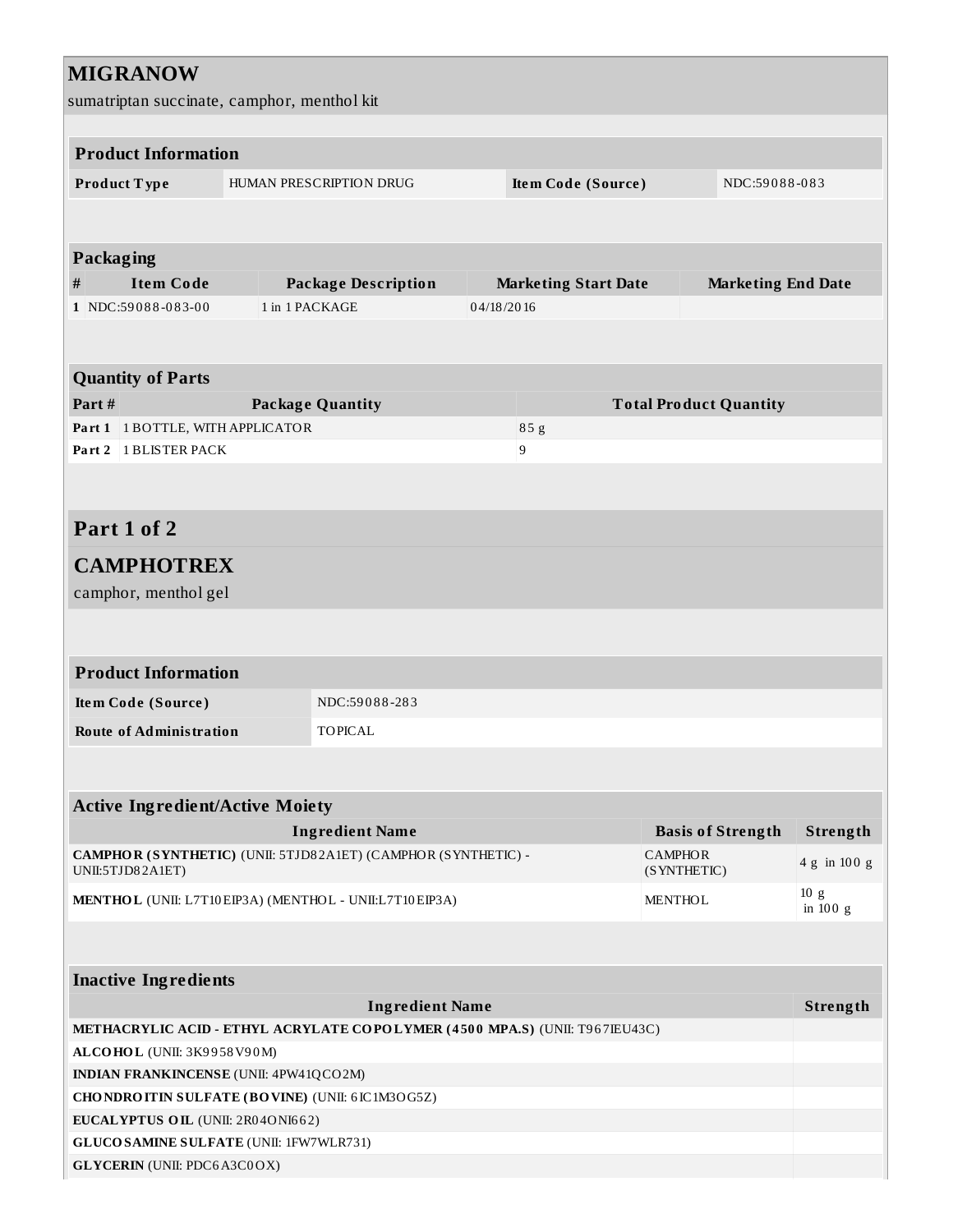|                                                                                                | ILEX PARAGUARIENSIS LEAF (UNII: 1Q953B4O4F)     |                     |                                                                 |            |  |                                       |  |                                     |
|------------------------------------------------------------------------------------------------|-------------------------------------------------|---------------------|-----------------------------------------------------------------|------------|--|---------------------------------------|--|-------------------------------------|
| MAGNESIUM CHLORIDE (UNII: 02F3473H9O)                                                          |                                                 |                     |                                                                 |            |  |                                       |  |                                     |
|                                                                                                | PEPPERMINT OIL (UNII: AV092KU4JH)               |                     |                                                                 |            |  |                                       |  |                                     |
|                                                                                                | <b>DIMETHYL SULFONE</b> (UNII: 9H4PO4Z4FT)      |                     |                                                                 |            |  |                                       |  |                                     |
|                                                                                                | PROPYLENE GLYCOL (UNII: 6DC9Q167V3)             |                     |                                                                 |            |  |                                       |  |                                     |
|                                                                                                | TROLAMINE (UNII: 903K93S3TK)                    |                     |                                                                 |            |  |                                       |  |                                     |
|                                                                                                | <b>WATER (UNII: 059QF0KO0R)</b>                 |                     |                                                                 |            |  |                                       |  |                                     |
|                                                                                                |                                                 |                     |                                                                 |            |  |                                       |  |                                     |
|                                                                                                | Packaging                                       |                     |                                                                 |            |  |                                       |  |                                     |
| #                                                                                              | <b>Item Code</b>                                |                     | <b>Package Description</b>                                      |            |  | <b>Marketing Start</b><br><b>Date</b> |  | <b>Marketing End</b><br><b>Date</b> |
| $\mathbf{1}$                                                                                   | 07                                              | Combination Product | NDC:59088-283- 85 g in 1 BOTTLE, WITH APPLICATOR; Type 0: Not a |            |  |                                       |  |                                     |
|                                                                                                |                                                 |                     |                                                                 |            |  |                                       |  |                                     |
|                                                                                                | <b>Marketing Information</b>                    |                     |                                                                 |            |  |                                       |  |                                     |
|                                                                                                | <b>Marketing Category</b>                       |                     | <b>Application Number or Monograph Citation</b>                 |            |  | <b>Marketing Start Date</b>           |  | <b>Marketing End Date</b>           |
|                                                                                                | OTC monograph not final                         | part348             |                                                                 | 04/12/2016 |  |                                       |  |                                     |
|                                                                                                |                                                 |                     |                                                                 |            |  |                                       |  |                                     |
|                                                                                                |                                                 |                     |                                                                 |            |  |                                       |  |                                     |
|                                                                                                | Part 2 of 2                                     |                     |                                                                 |            |  |                                       |  |                                     |
|                                                                                                | <b>SUMATRIPTAN SUCCINATE</b>                    |                     |                                                                 |            |  |                                       |  |                                     |
| sumatriptan succinate tablet                                                                   |                                                 |                     |                                                                 |            |  |                                       |  |                                     |
|                                                                                                |                                                 |                     |                                                                 |            |  |                                       |  |                                     |
|                                                                                                |                                                 |                     |                                                                 |            |  |                                       |  |                                     |
|                                                                                                | <b>Product Information</b>                      |                     |                                                                 |            |  |                                       |  |                                     |
|                                                                                                | Item Code (Source)                              |                     | NDC:55111-292                                                   |            |  |                                       |  |                                     |
|                                                                                                | <b>Route of Administration</b>                  |                     | ORAL                                                            |            |  |                                       |  |                                     |
|                                                                                                |                                                 |                     |                                                                 |            |  |                                       |  |                                     |
|                                                                                                |                                                 |                     |                                                                 |            |  |                                       |  |                                     |
|                                                                                                | <b>Active Ingredient/Active Moiety</b>          |                     |                                                                 |            |  |                                       |  |                                     |
|                                                                                                |                                                 |                     | <b>Ingredient Name</b>                                          |            |  |                                       |  | <b>Basis of Strength Strength</b>   |
| SUMATRIPTAN SUCCINATE (UNII: J8BDZ68989) (SUMATRIPTAN - UNII:8R78F6L9VO)<br><b>SUMATRIPTAN</b> |                                                 |                     |                                                                 |            |  | $50$ mg                               |  |                                     |
|                                                                                                |                                                 |                     |                                                                 |            |  |                                       |  |                                     |
| <b>Inactive Ingredients</b>                                                                    |                                                 |                     |                                                                 |            |  |                                       |  |                                     |
|                                                                                                |                                                 |                     | <b>Ingredient Name</b>                                          |            |  |                                       |  | Strength                            |
| CROSCARMELLOSE SODIUM (UNII: M28OL1HH48)                                                       |                                                 |                     |                                                                 |            |  |                                       |  |                                     |
| ANHYDROUS LACTOSE (UNII: 3SY5LH9 PMK)                                                          |                                                 |                     |                                                                 |            |  |                                       |  |                                     |
| LACTOSE MONOHYDRATE (UNII: EWQ57Q8I5X)                                                         |                                                 |                     |                                                                 |            |  |                                       |  |                                     |
| MAGNESIUM STEARATE (UNII: 70097M6I30)                                                          |                                                 |                     |                                                                 |            |  |                                       |  |                                     |
|                                                                                                | MANNITOL (UNII: 30WL53L36A)                     |                     |                                                                 |            |  |                                       |  |                                     |
|                                                                                                | CELLULOSE, MICRO CRYSTALLINE (UNII: OP1R32D61U) |                     |                                                                 |            |  |                                       |  |                                     |
|                                                                                                | TALC (UNII: 7SEV7J4R1U)                         |                     |                                                                 |            |  |                                       |  |                                     |
|                                                                                                | TITANIUM DIO XIDE (UNII: 15FIX9 V2JP)           |                     |                                                                 |            |  |                                       |  |                                     |